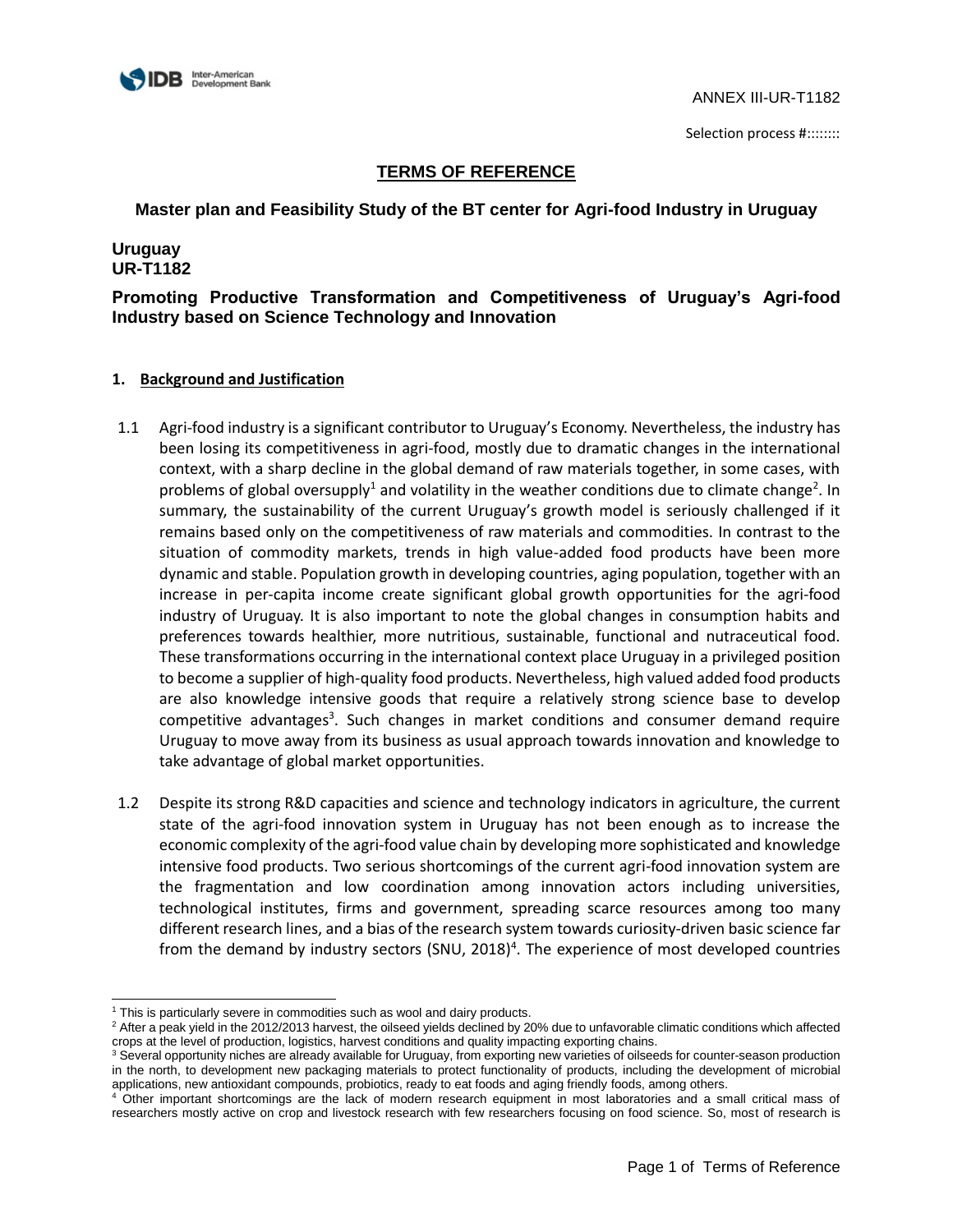

suggests that technology centers, if driven by the right set of incentives, can play a critical role in the innovation system connecting knowledge demand with supply, building capacity through human capital formation and providing sophisticated knowledge services to firms through the operation of advanced equipment<sup>5</sup>.

1.3 The Government of Uruguay envisions to diversify the country's production structure by using raw materials as platforms to develop the export basket towards more sophisticated goods and services by incorporating knowledge and technology. Hence, the Government of Uruguay recently approved the First Strategic Plan for Productive Transformation and Competitiveness where the deployment of technology centers in the different agri-food value chains is considered among the key strategic projects. Aligned with this, the government has set the target of increasing agri-food exports to feed 50 million people by 2050 worldwide, which implies doubling the export figures of the sector.

# **2. Objectives**

**2.1.** The general objective of the technical cooperation is to contribute to productive transformation and increase competitiveness of agri-food industry in Uruguay. Specific objectives are: (i) to assess the background conditions of the agri-food innovation system in Uruguay (ii) to establish a world class biotechnological center aimed at improving the coordination of the agri-food innovation system and at providing stronger university-industry linkages.

### **3. Scope of Services**

**3.1.** The scope of the services will be to assess the background conditions for establishing a world class BT center in agri-food industry. Based on the assessment, a master plan will be developed. A feasibility study will be conducted, which will result in an investment plan to establish a BT center that can foster the agri-food industry of Uruguay through research, development and innovation. The consultant shall coordinate with the local architecture firm by providing input for the design of the BT center to ensure that the BT center address the functionality, performance and requirements according to the intended purpose.

# **4. Key Activities**

# *The selected firm will carry out the following activities:*

- i) Assess the current background conditions of agri-food industry through a complete SWOT analysis of the different segments of the Uruguay's agri-food value chains and the national and sector policies, plans, statistical data, economic and thematic sector work to identify key sector development issues and constraints.
- ii) Analyze the existing sectoral capacity by interviewing key government agencies, universities,

l concentrated on the productivity of livestock and crop while research on value–added food products is paid little attention (based on an assessment of the Seoul National University evaluation team).

<sup>5</sup> OECD Reviews of Innovation Policy. Industry and Technology Policies in Korea (2014).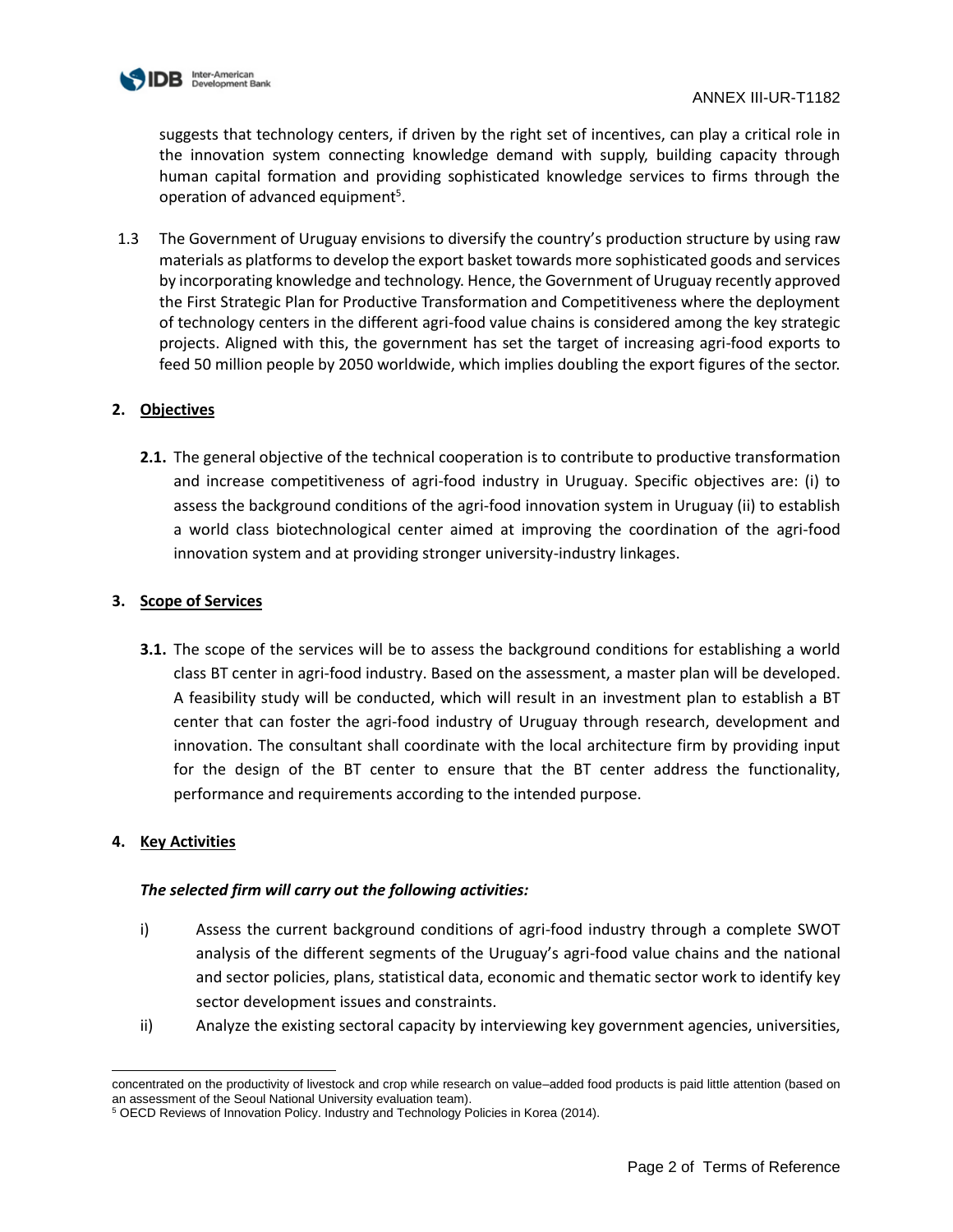

research institutes, companies, start-ups and other relevant stakeholders to gain an in-depth existing R&D and innovation capacity as well as gaps and needs. Assess the existing infrastructure and the requirements for the new BT center. Based on the analysis, propose strategies to enhance R&D capacity in the area of BT in terms of human resources and R&D activities.

- iii) Propose a sectoral roadmap including solutions to address the sectoral problems that currently obstruct upgrading the agri-food industry including strategic market-oriented R&D programs including target technologies, activities and projects in focused areas of crops, livestock, and food sciences to be able to achieve its goal of doubling high-quality food export by 2050.
- iv) Organize and deliver a one-week capacity building program of ten sectoral experts and public officials from the relevant ministries and agencies to capture best practices of BT center deployment as well as strengthening university-industry collaboration.
- v) Develop a master plan to establish a world class BT center for the agri-food industry in Uruguay including the vision, operational strategies, institutional model, organization, functions, human resources, infrastructure and equipment, support programs and business model for financial sustainability, R&D program and projects. Potential project sites should be reviewed. The firm will review the rationale, institutional design, governance, policy framework, funding and lessons from implementation of existing world-class BT centers. By applying the best practices and lessons onto the Uruguayan context, the consulting firm will propose the concept, mandate, functions, governance, activities and appropriate operational scheme and management model of a BT center in Uruguay. Recommendations on necessary policy matrix for the BT center and roles of the stakeholders involved to develop into a worldclass one will be suggested.
- vi) Carry out a feasibility study on the establishment of the BT center by assessing the financial viability through cost-benefit analysis and AHP. Prepare a financial projection for operations for 10 years after project completion for sustainability of the BT center and propose costrecovery mechanisms.
- vii) Develop an investment plan by calculating the investment costs of establishing a BT center.
- viii) Provide information and feedback for engineering designs of the critical infrastructure of the BT center to the local architectural firm
- ix) Work in coordination with the consulting firm for developing the methodology for the national R&D agenda in the area of the agri-food industry

# **5. Expected Outcome and Deliverables**

*The selected firm will be responsible for the following deliverables:* 

**5.1. Deliverable 1: Inception report.** The Inception report will include the detailed work plan including the milestones, tasks and responsibilities of the consultant based on activities.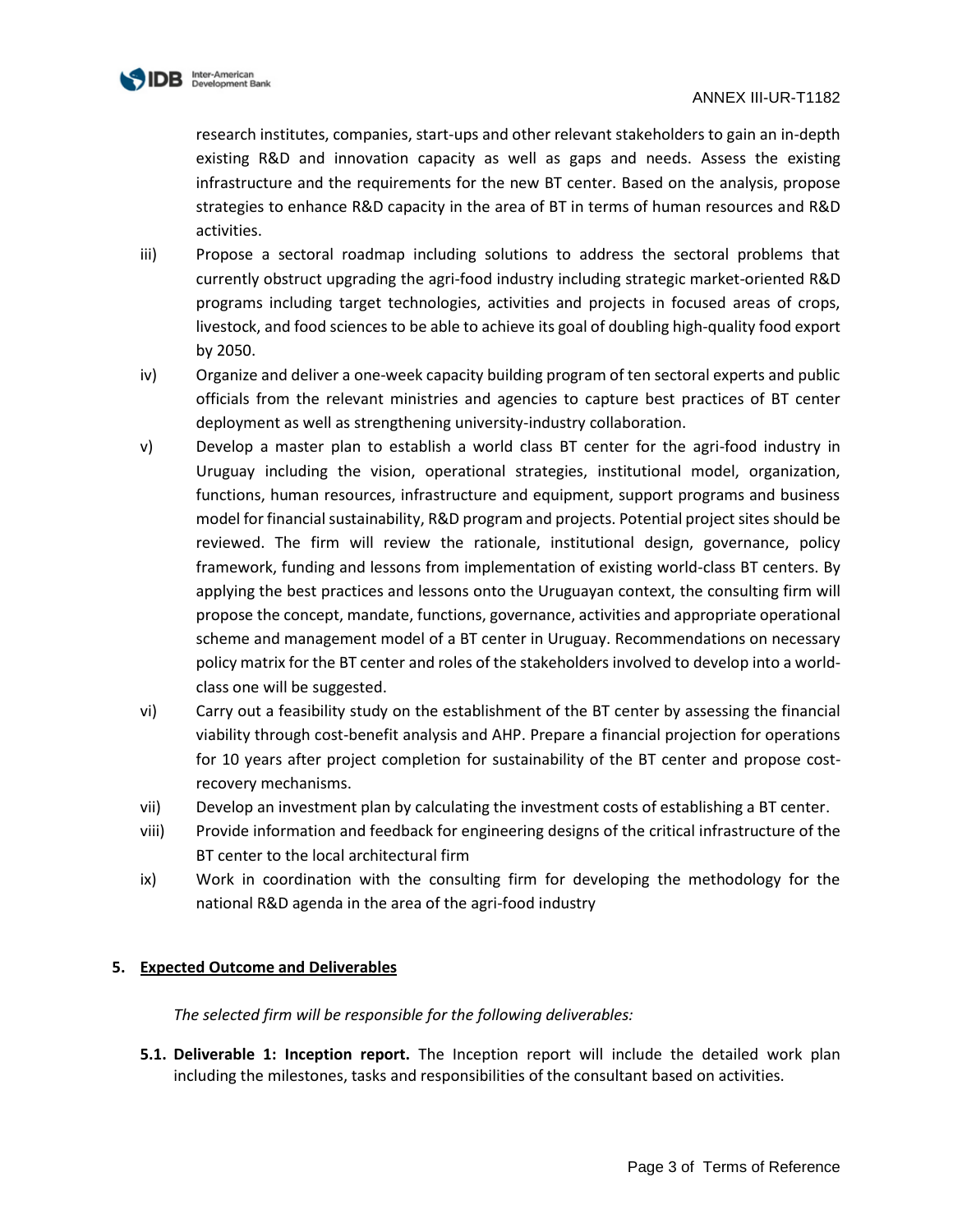

- **5.2. Deliverable 2: Diagnosis report and recommendationsfor strengthening the agri-food industry.** Initial conditions of the agri-food industry will be assessed based on a SWOT analysis of the different segments of the Uruguay's agri-food value chain. It will review the national and sector policies, plans, statistical data, economic and thematic sector work to identify key sector development issues and constraints. The diagnostic report will include the sector problem tree of the agri-food industry and proposed solutions to address the problems that currently obstructs upgrading of the agri-food sector.
- **5.3. Deliverable 3: Strategy for enhancing R&D capacity for agri-food industry.** Existing R&D capacity and potential demands for research activities for agri-food industry will be assessed. Based on the assessment, strategies to enhancing BT capabilities in terms of human resources, and R&D activities will be proposed.
- **5.4. Deliverable 4: Sectoral roadmap for agri-food industry.** A sectoral roadmap for agri-food industry will be developed including the strategic market-oriented R&D program including target technologies, activities and projects in focused areas of crops, livestock, and food sciences to be able to achieve its goal of doubling high-quality food export by 2050.
- **5.5. Deliverable 5: Capacity building program.** A one-week capacity building program of ten sectoral experts and public officials from the relevant ministries and agencies to capture best practices of BT center deployment as well as strengthening university-industry collaboration in Korea. Participants in the capacity building program will be able to acquire know-how in relation to the development, operation and management of a world-class biotechnology center. In addition, strategies and instruments to promote university-industry collaboration based on strategic partnership will be shared to provide concrete lessons and recommendations. The capacity building program will include lectures, workshops, discussions, and field visits.
- **5.6. Deliverable 6: Master Plan Draft.** The draft of the master plan will include the review of the best practices in terms of the rationale, institutional design, governance, policy framework, funding and lessons from implementation of existing world-class BT centers. A master plan for a BT center will include the following but not limited to the vision, strategic objectives, operational strategies, institutional model, organization, functions, human resources, infrastructure and equipment, support programs and business model for financial sustainability, R&D program and projects, management model and operational schemes. It should include detailed guidelines that respond to socioeconomic and environmental issues and challenges identified by the stakeholders. Recommendations on necessary policy matrix for the BT center and roles of the stakeholders involved to develop into a world-class one will be suggested.
- **5.7. Deliverable 7: Final Master Plan.** The final master plan will reflect the comments provided by the Uruguayan stakeholders.
- **5.8. Deliverable 8: Feasibility study.** A consolidated feasibility study will be elaborated taking the previous deliverables of the sectoral SWOT analysis with strategies along with cost-benefit analysis, review of the policy matrix, the AHP. It will assess the infrastructure and equipment already available in addition to the requirements for the new infrastructure and equipment for the development of the BT center.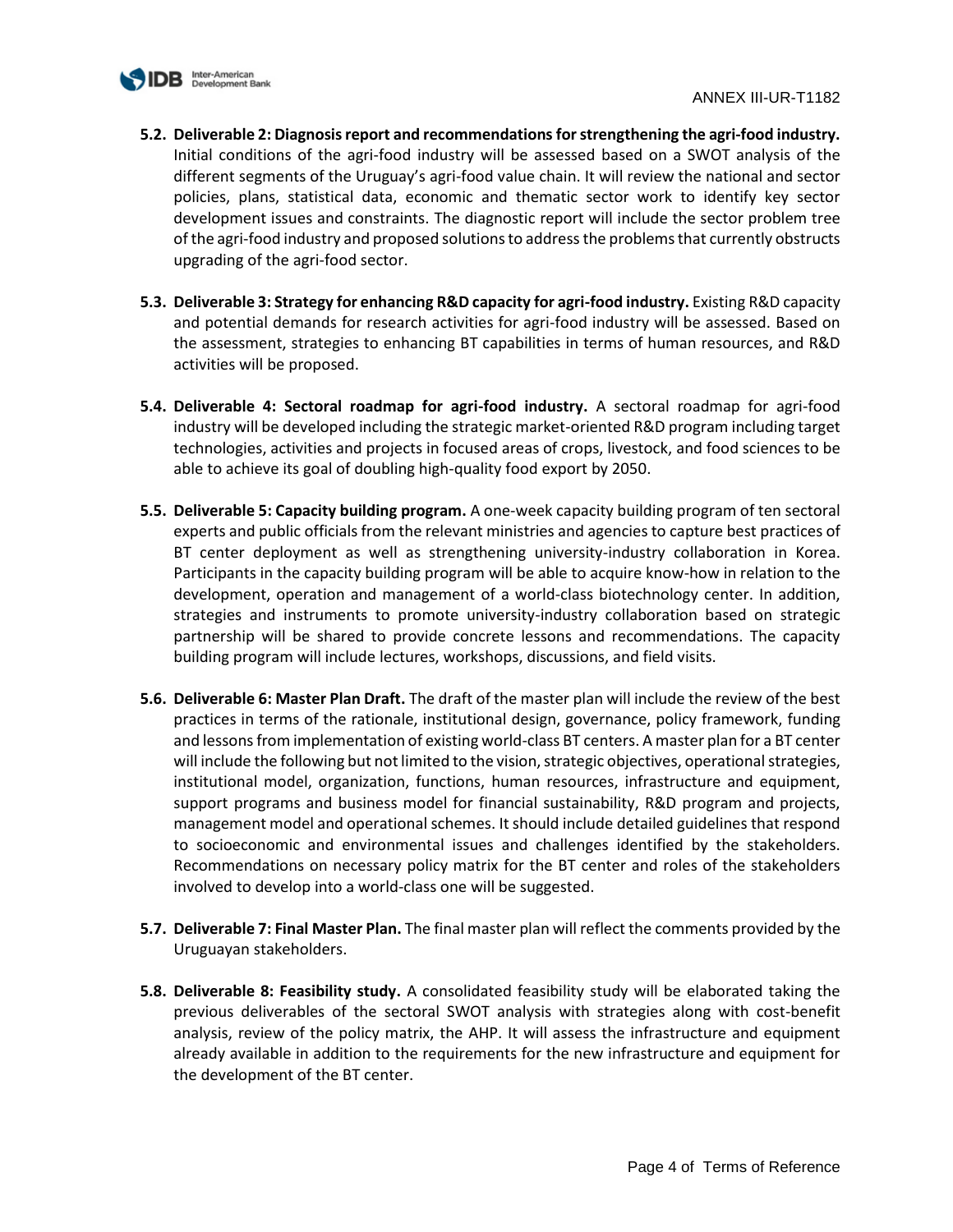

**5.9. Deliverable 9: Investment plan.** The investment required to establish a BT center will be analyzed considering the financial viability and sustainability considering the local cost factors by specifying the phases. Financing scenarios will be proposed in close communication with Transforma Uruguay.

### **6. Reporting Requirements**

- **6.1.** All contract communication, technical documentation and reporting on the project should be in English. The master plan and feasibility study should be translated into Spanish. All translation should be responsibility of the Consulting Firm at its own expense.
- **6.2.** Number of missions to Uruguay: 3
- **6.3.** Duration: 15 months

# **7. Acceptance Criteria**

**7.1.** All submissions will be reviewed by the Team Leader for approval and the Transforma Uruguay. The Consulting Firm should address comments provided by the Team Leader and Transforma Uruguay for correction and revision for the deliverable to be accepted.

# **8. Supervision and Reporting**

- **8.1.** The consulting firm will be reporting to the Team Leader, Gustavo Crespi, Principal Specialist of the Competitiveness, Technology and Innovation division (IFD/CTI) for supervision of the consultancy, submission of the deliverables and the approval in coordination with the Transforma Uruguay.
- **8.2.** The Consulting Firm and the Team Leader will mutually agree upon the timeline and the deliverable due dates with the Bank and the Transforma Uruguay. It shall be the Consulting Firm's responsibility for ensuring that such meetings are conducted, and such reports are submitted to the Bank.

# **9. Schedule of Payments**

| <b>Payment Schedule</b>                               |     |  |
|-------------------------------------------------------|-----|--|
| <b>Deliverable</b>                                    | %   |  |
| 1. Upon reception and approval of Deliverable 1       | 10% |  |
| Upon reception and approval of Deliverable 2& 3<br>2. | 15% |  |
| Upon reception and approval of Deliverable 4 & 5      | 25% |  |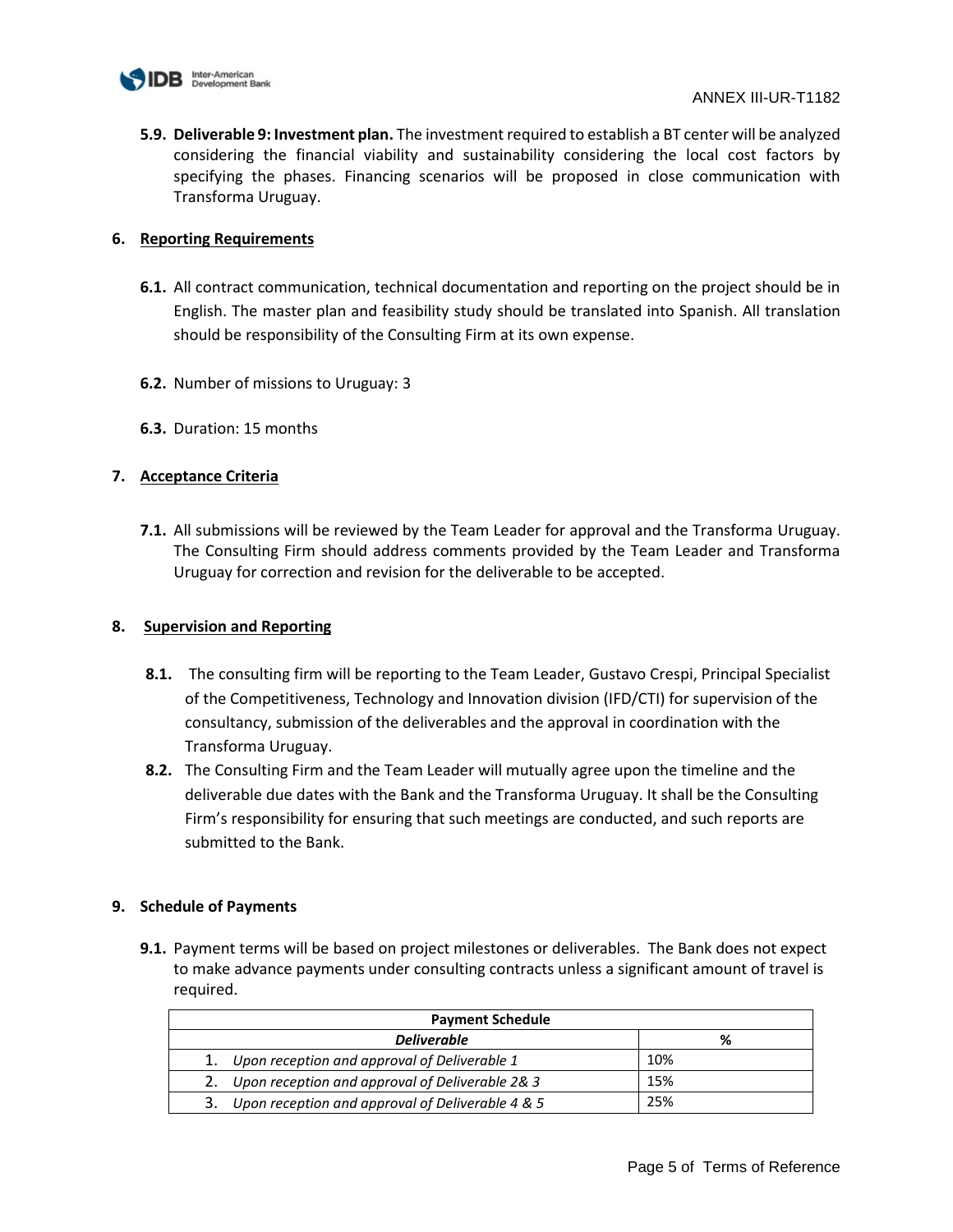

# ANNEX III-UR-T1182

| 4. Upon reception and approval of Deliverable 6&7 | 25%  |
|---------------------------------------------------|------|
| 5. Upon reception and approval of Deliverable 8&9 | 25%  |
| <b>TOTAL</b> I                                    | 100% |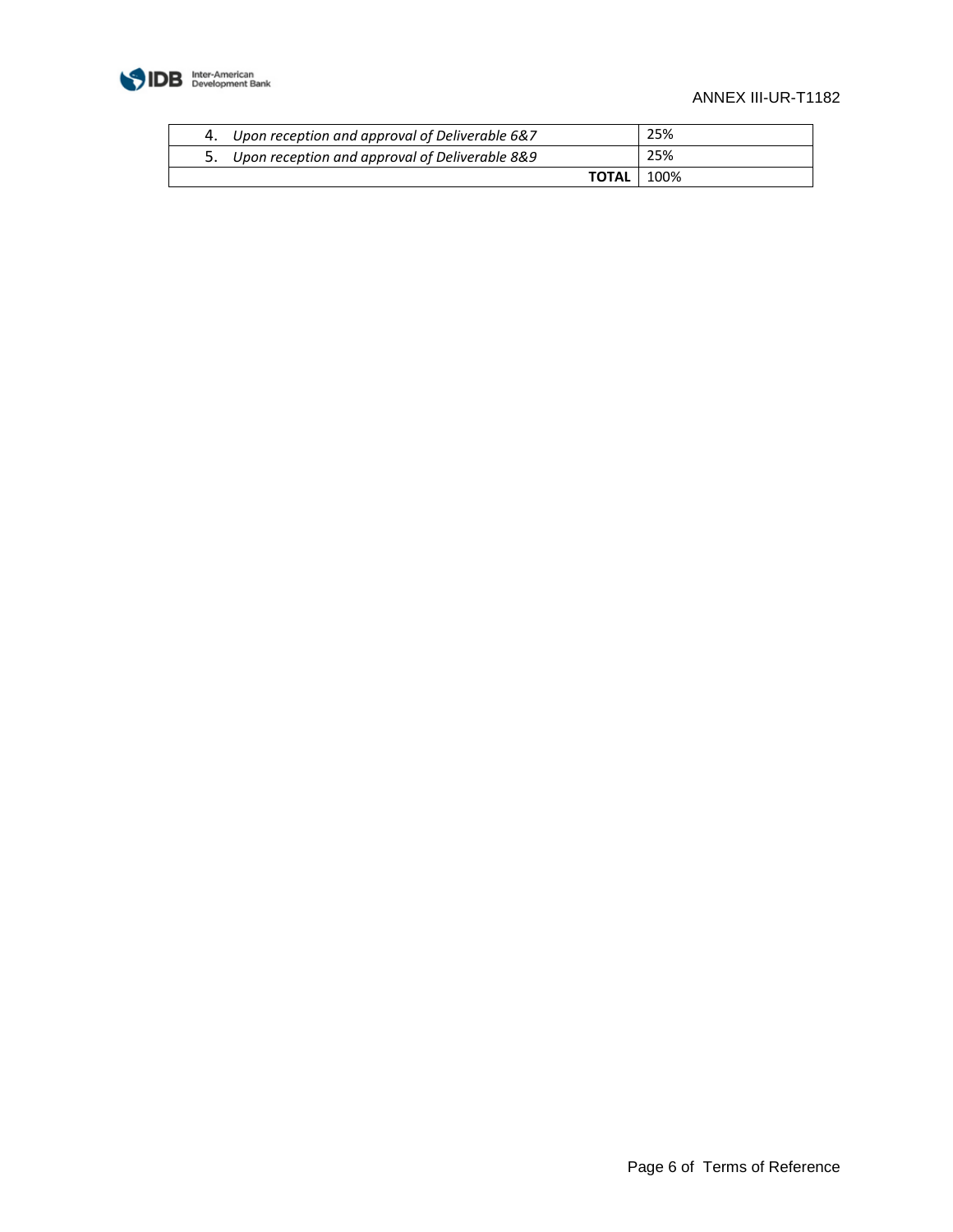

# **Preparing an Architectural Design for the BT center in Uruguay**

# **Uruguay UR-T1182**

**Promoting Productive Transformation and Competitiveness of Uruguay's Agri-food Industry based on Science Technology and Innovation** 

- **1.1** Agri-food industry is a significant contributor to Uruguay's Economy. Nevertheless, the industry has been losing its competitiveness in agri-food, mostly due to dramatic changes in the international context, with a sharp decline in the global demand of raw materials together, in some cases, with problems of global oversupply<sup>6</sup> and volatility in the weather conditions due to climate change<sup>7</sup>. In summary, the sustainability of the current Uruguay's growth model is seriously challenged if it remains based only on the competitiveness of raw materials and commodities. In contrast to the situation of commodity markets, trends in high value-added food products have been more dynamic and stable. Population growth in developing countries, aging population, together with an increase in per-capita income create significant global growth opportunities for the agri-food industry of Uruguay. It is also important to note the global changes in consumption habits and preferences towards healthier, more nutritious, sustainable, functional and nutraceutical food. These transformations occurring in the international context place Uruguay in a privileged position to become a supplier of high-quality food products. Nevertheless, high valued added food products are also knowledge intensive goods that require a relatively strong science base to develop competitive advantages<sup>8</sup>. Such changes in market conditions and consumer demand require Uruguay to move away from its business as usual approach towards innovation and knowledge to take advantage of global market opportunities.
- **1.2** Despite its strong R&D capacities and science and technology indicators in agriculture, the current state of the agri-food innovation system in Uruguay has not been enough as to increase the economic complexity of the agri-food value chain by developing more sophisticated and knowledge intensive food products. Two serious shortcomings of the current agri-food innovation system are the fragmentation and low coordination among innovation actors including universities, technological institutes, firms and government, spreading scarce resources among too many different research lines, and a bias of the research system towards curiosity-driven basic science far from the demand by industry sectors (SNU, 2018)<sup>9</sup>. The

l  $6$  This is particularly severe in commodities such as wool and dairy products.

<sup>7</sup> After a peak yield in the 2012/2013 harvest, the oilseed yields declined by 20% due to unfavorable climatic conditions which affected crops at the level of production, logistics, harvest conditions and quality impacting exporting chains.

<sup>&</sup>lt;sup>8</sup> Several opportunity niches are already available for Uruguay, from exporting new varieties of oilseeds for counter-season production in the north, to development new packaging materials to protect functionality of products, including the development of microbial applications, new antioxidant compounds, probiotics, ready to eat foods and aging friendly foods, among others.

other important shortcomings are the lack of modern research equipment in most laboratories and a small critical mass of researchers mostly active on crop and livestock research with few researchers focusing on food science. So, most of research is concentrated on the productivity of livestock and crop while research on value–added food products is paid little attention (based on an assessment of the Seoul National University evaluation team).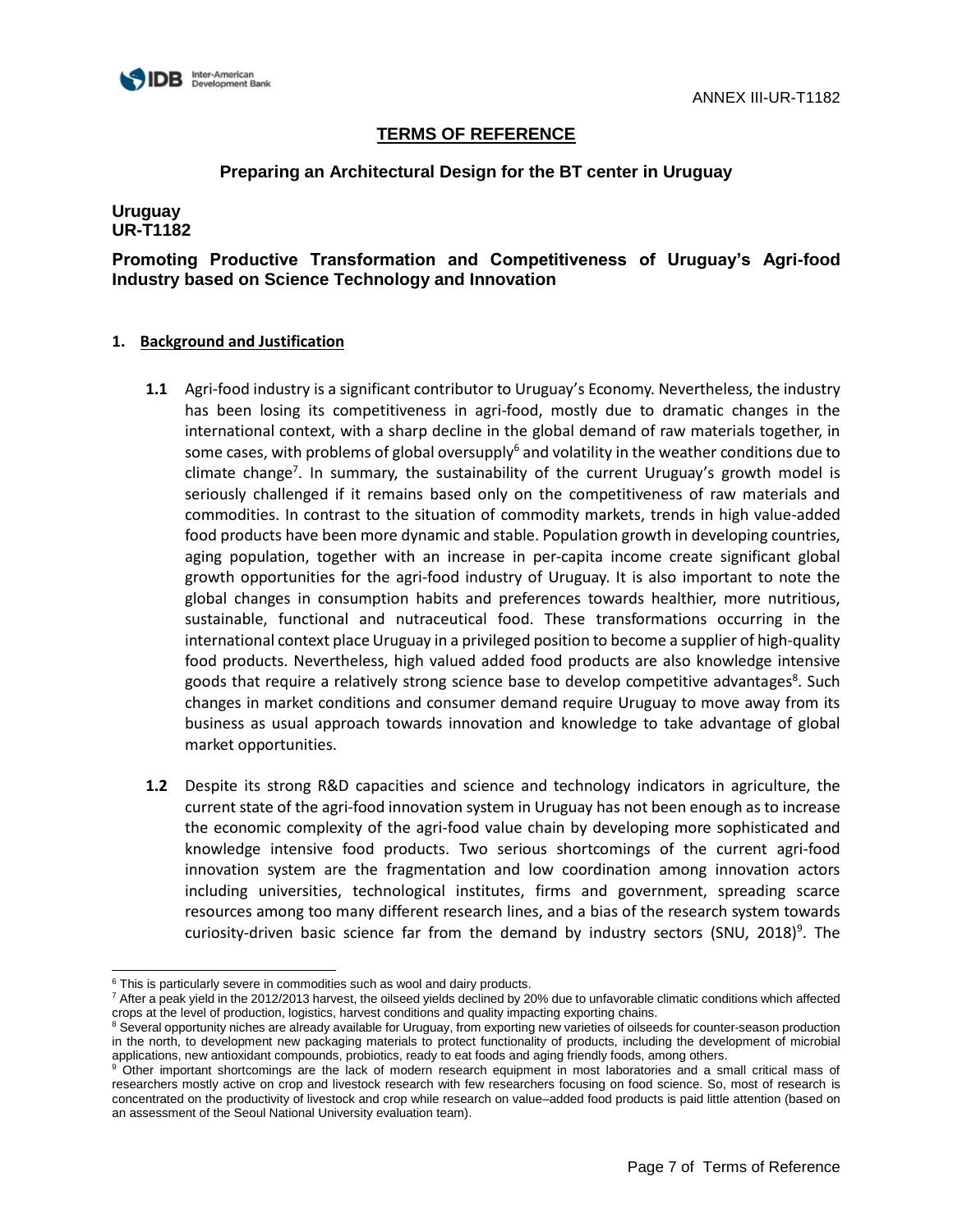

experience of most developed countries suggests that technology centers, if driven by the right set of incentives, can play a critical role in the innovation system connecting knowledge demand with supply, building capacity through human capital formation and providing sophisticated knowledge services to firms through the operation of advanced equipment<sup>10</sup>.

**1.3** The Government of Uruguay envisions to diversify the country's production structure by using raw materials as platforms to develop the export basket towards more sophisticated goods and services by incorporating knowledge and technology. Hence, the Government of Uruguay recently approved the First Strategic Plan for Productive Transformation and Competitiveness where the deployment of technology centers in the different agri-food value chains is considered among the key strategic projects. Aligned with this, the government has set the target of increasing agri-food exports to feed 50 million people by 2050 worldwide, which implies doubling the export figures of the sector.

# **2. Objectives**

**2.1.** The general objective of the technical cooperation is to contribute to productive transformation and increase competitiveness of agri-food industry in Uruguay. Specific objectives of this consultancy is to prepare an architectural design of the BT center considering the background conditions, needs and demands of the stakeholder in terms of the functionality, performance and intended use.

# **3. Scope of Services**

**3.1.** The scope of the services is to propose a design of the BT center that is in tune with the natural landscape, existing facilities, maximize the utility and functionality of the BT center.

# **4. Key Activities**

# *The selected firm will carry out the following activities:*

- i) Visit the site in order to familiarize with the natural landscape and existing facilities
- ii) Interview the key stakeholders and the consulting firm in charge of developing a master plan to collect the needs and demands
- iii) Prepare preliminary concept designs with sufficient details and character in harmony with the natural landscape, functionality, performance, and its intended use.
- iv) Prepare the schematic design upon the approval of the conceptual design.
- v) Prepare major component cost estimate for the consulting firm conducting the feasibility study to develop the investment plan.
- vi) Conduct regular design progress meetings.

l <sup>10</sup> OECD Reviews of Innovation Policy. Industry and Technology Policies in Korea (2014).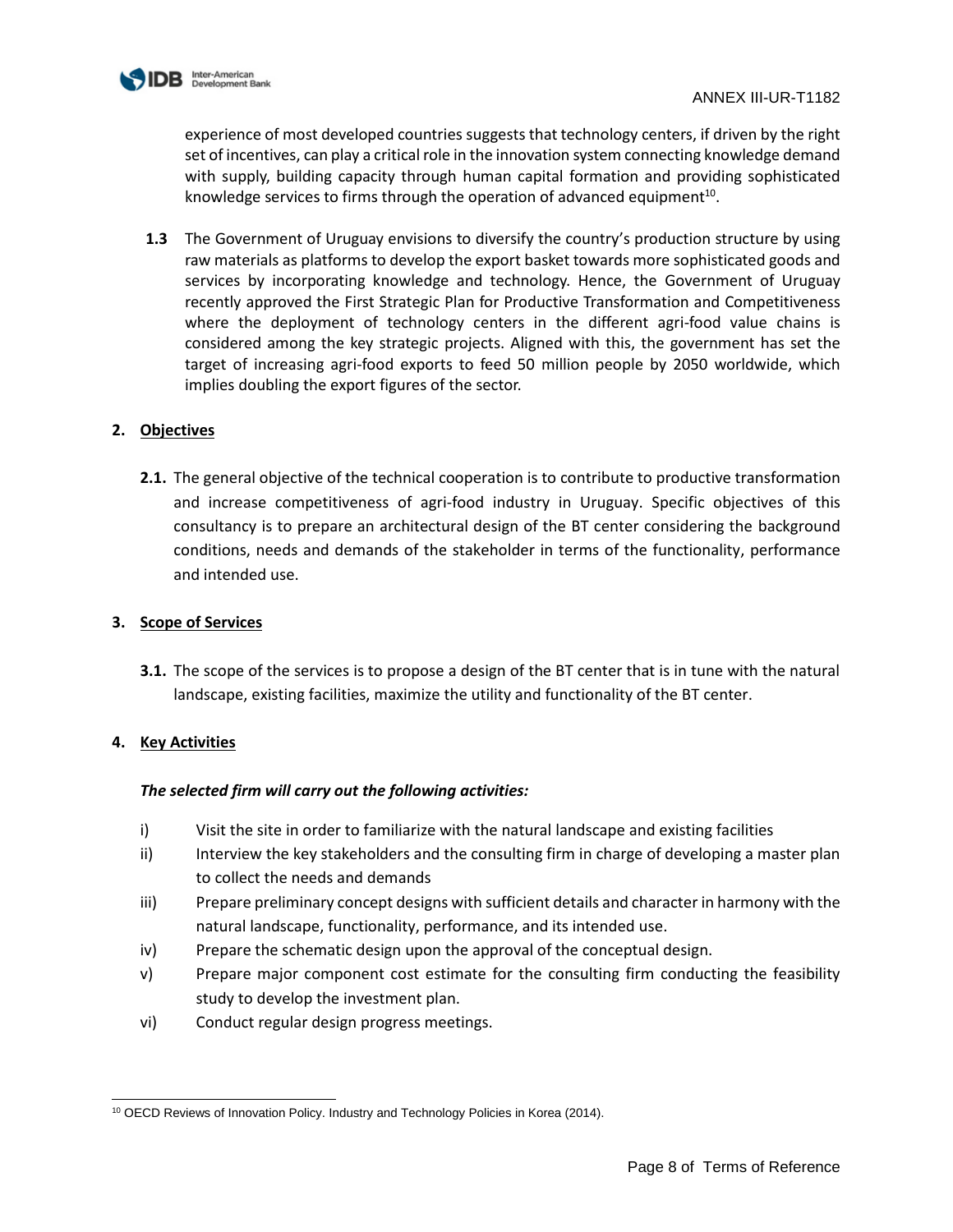

### **5. Expected Outcome and Deliverables**

*The selected firm will be responsible for the following deliverables:* 

- **5.1. Deliverable 1: Inception report.** The Inception report will include the detailed work plan including the milestones and project schedule.
- **5.2. Deliverable 2: Site Analysis report.** Conduct a site analysis the characteristics and constraints of the site.
- **5.3. Deliverable 3. Workshops.** Conduct workshops with the stakeholders to identify the existing conditions, convey their needs and requirements for the space. Reflect the vision in the design. Identify the project intent, goals, scope and site data. Based on the site analysis and workshop, project concept will be developed.
- **5.4. Deliverable 4: Design presentation of the design options.** A conceptual design of the site analysis, project requirements, building structure will be presented along with preliminary cost estimates for each option. Descriptive narrative of the design will be provided. A presentation of the design options for review for the stakeholders to select one conceptual design by consensus.
- **5.5. Deliverable 5: Schematic design report.** Prepare a schematic design final report including the project objectives, existing conditions, site design, and drawings. The approved conceptual design will be modified incorporating the comments of the beneficiary for approval. **P**referred schematic design scheme shall comply with the regulatory requirements.
- **5.6. Deliverable 6: Detailed design development & Cost estimation.** Create detailed architectural, landscaping, graphic designs after the approval and acceptance of the schematic design. Detailed drawings shall be submitted as per request of the beneficiary. Provide a cost estimate of the project by reflecting an appropriate level of detail for each component.

# **6. Reporting Requirements**

- **6.1.** All contract communication, technical documentation and reporting on the project should be in English.
- **6.2.** Duration: 6 months

# **7. Acceptance Criteria**

**7.1.** All submissions will be reviewed by the Team Leader for approval and the Transforma Uruguay. The Consulting Firm should address comments provided by the Team Leader and Transforma Uruguay for correction and revision for the deliverable to be accepted.

#### **8. Supervision and Reporting**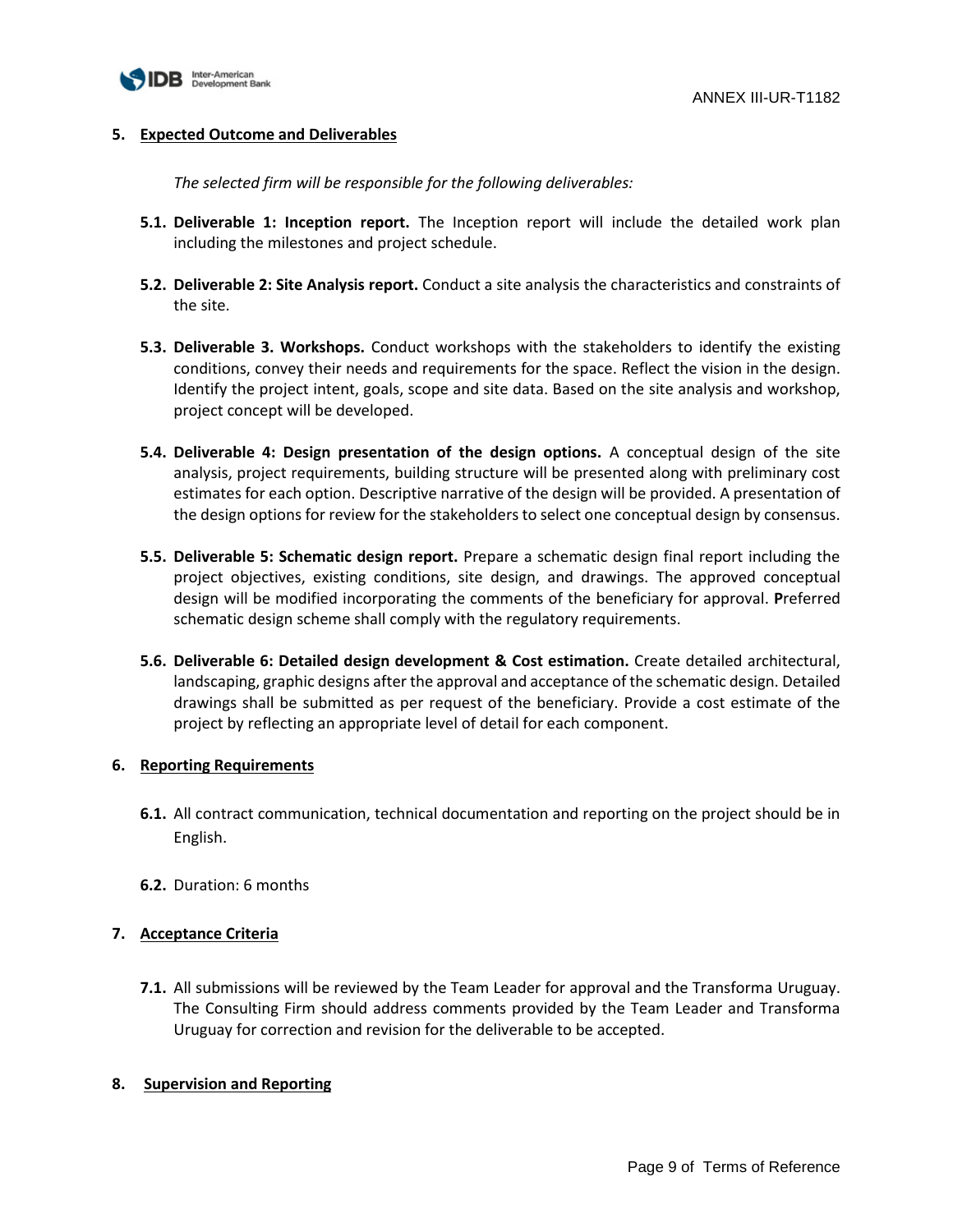

- **8.1.** The consulting firm will be reporting to the Team Leader, Gustavo Crespi, Principal Specialist of the Competitiveness, Technology and Innovation division (IFD/CTI) for supervision of the consultancy, submission of the deliverables and the approval in coordination with the Transforma Uruguay.
- **8.2.** The Consulting Firm and the Team Leader will mutually agree upon the timeline and the deliverable due dates with the Bank and the Transforma Uruguay. It shall be the Consulting Firm's responsibility for ensuring that such meetings are conducted, and such reports are submitted to the Bank.

# **9. Schedule of Payments**

| <b>Payment Schedule</b> |                                                 |      |
|-------------------------|-------------------------------------------------|------|
|                         | <b>Deliverable</b>                              | %    |
|                         | 1. Upon reception and approval of Deliverable 1 | 10%  |
|                         | 2. Upon reception and approval of Deliverable 2 | 15%  |
| 3.                      | Upon reception and approval of Deliverable 4    | 15%  |
| 4.                      | Upon reception and approval of Deliverable 5    | 25%  |
| 5.                      | Upon reception and approval of Deliverable 6    | 35%  |
|                         | ΤΟΤΑL                                           | 100% |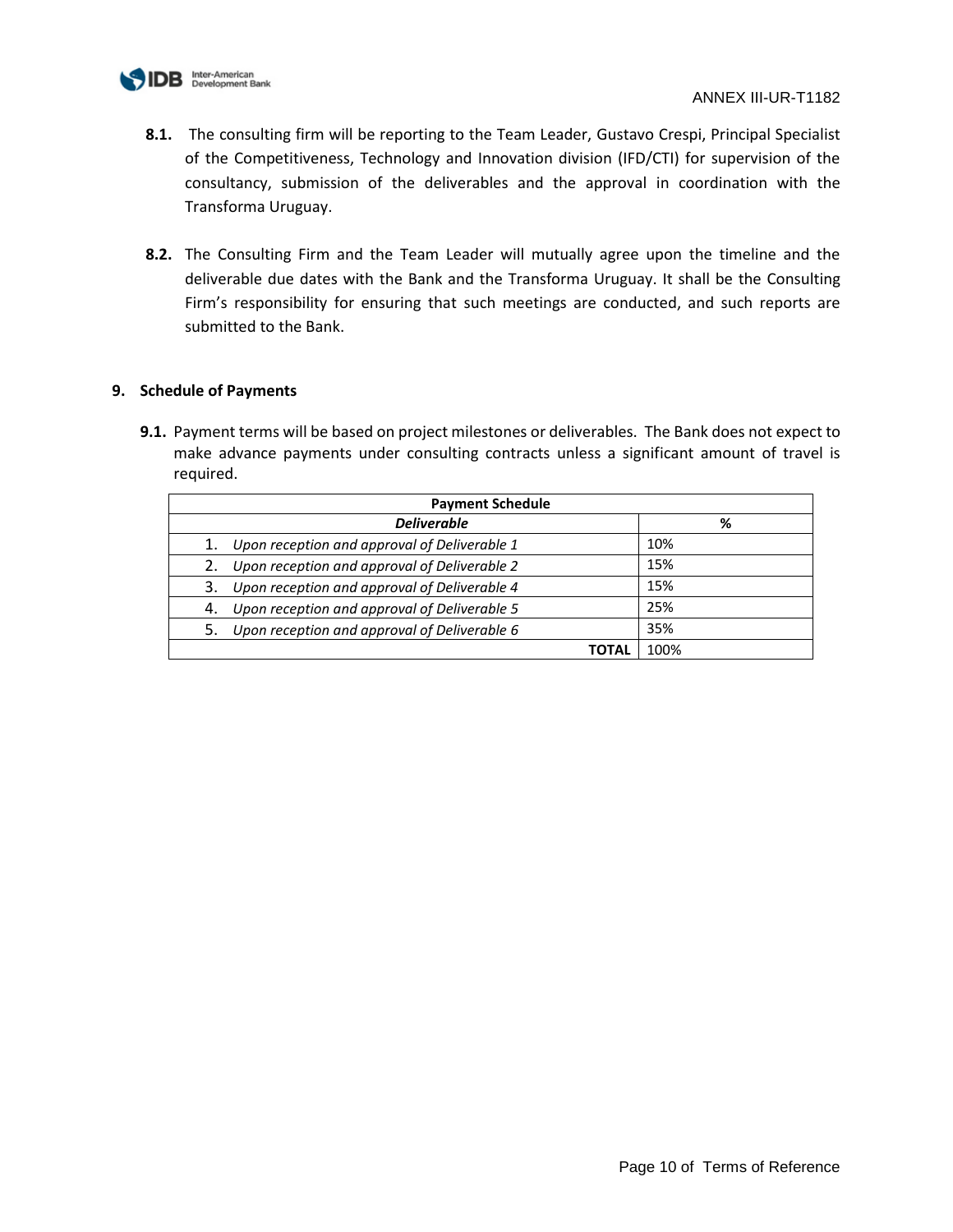

# **Assessing the Institutional Capacity of the National Agri-food Innovation System in Uruguay**

### **Uruguay UR-T1182**

# **Promoting Productive Transformation and Competitiveness of Uruguay's Agri-food Industry based on Science Technology and Innovation**

#### **Background:**

l

Agri-food industry is a significant contributor to Uruguay's Economy. Nevertheless, the industry has been losing its competitiveness in agri-food, mostly due to dramatic changes in the international context, with a sharp decline in the global demand of raw materials together, in some cases, with problems of global oversupply<sup>11</sup> and volatility in the weather conditions due to climate change<sup>12</sup>. In summary, the sustainability of the current Uruguay's growth model is seriously challenged if it remains based only on the competitiveness of raw materials and commodities. In contrast to the situation of commodity markets, trends in high value-added food products have been more dynamic and stable. Population growth in developing countries, aging population, together with an increase in per-capita income create significant global growth opportunities for the agri-food industry of Uruguay. It is also important to note the global changes in consumption habits and preferences towards healthier, more nutritious, sustainable, functional and nutraceutical food. These transformations occurring in the international context place Uruguay in a privileged position to become a supplier of high-quality food products. Nevertheless, high valued added food products are also knowledge intensive goods that require a relatively strong science base to develop competitive advantages<sup>13</sup>. Such changes in market conditions and consumer demand require Uruguay to move away from its business as usual approach towards innovation and knowledge to take advantage of global market opportunities.

Despite its strong R&D capacities and science and technology indicators in agriculture, the current state of the agri-food innovation system in Uruguay has not been enough as to increase the economic complexity of the agri-food value chain by developing more sophisticated and knowledge intensive food products. Two serious shortcomings of the current agri-food innovation system are the fragmentation and low coordination among innovation actors including universities, technological institutes, firms and government, spreading scarce resources among too many different research lines, and a bias of the research system towards curiosity-driven basic science far from the demand by industry sectors (SNU, 2018)<sup>14</sup>. The experience of most developed countries suggests that technology centers, if driven by the right set of incentives, can play a critical role in the innovation system connecting knowledge demand with supply, building capacity through human capital formation and providing sophisticated knowledge services to firms through the operation of advanced equipment<sup>15</sup>.

The Government of Uruguay envisions to diversify the country's production structure by using raw materials

 $11$  This is particularly severe in commodities such as wool and dairy products.

 $12$  After a peak yield in the 2012/2013 harvest, the oilseed yields declined by 20% due to unfavorable climatic conditions which affected crops at the level of production, logistics, harvest conditions and quality impacting exporting chains.

 $13$  Several opportunity niches are already available for Uruguay, from exporting new varieties of oilseeds for counter-season production in the north, to development new packaging materials to protect functionality of products, including the development of microbial applications, new antioxidant compounds, probiotics, ready to eat foods and aging friendly foods, among others.

<sup>&</sup>lt;sup>14</sup> Other important shortcomings are the lack of modern research equipment in most laboratories and a small critical mass of researchers mostly active on crop and livestock research with few researchers focusing on food science. So, most of research is concentrated on the productivity of livestock and crop while research on value–added food products is paid little attention (based on an assessment of the Seoul National University evaluation team).

<sup>&</sup>lt;sup>15</sup> OECD Reviews of Innovation Policy. Industry and Technology Policies in Korea (2014).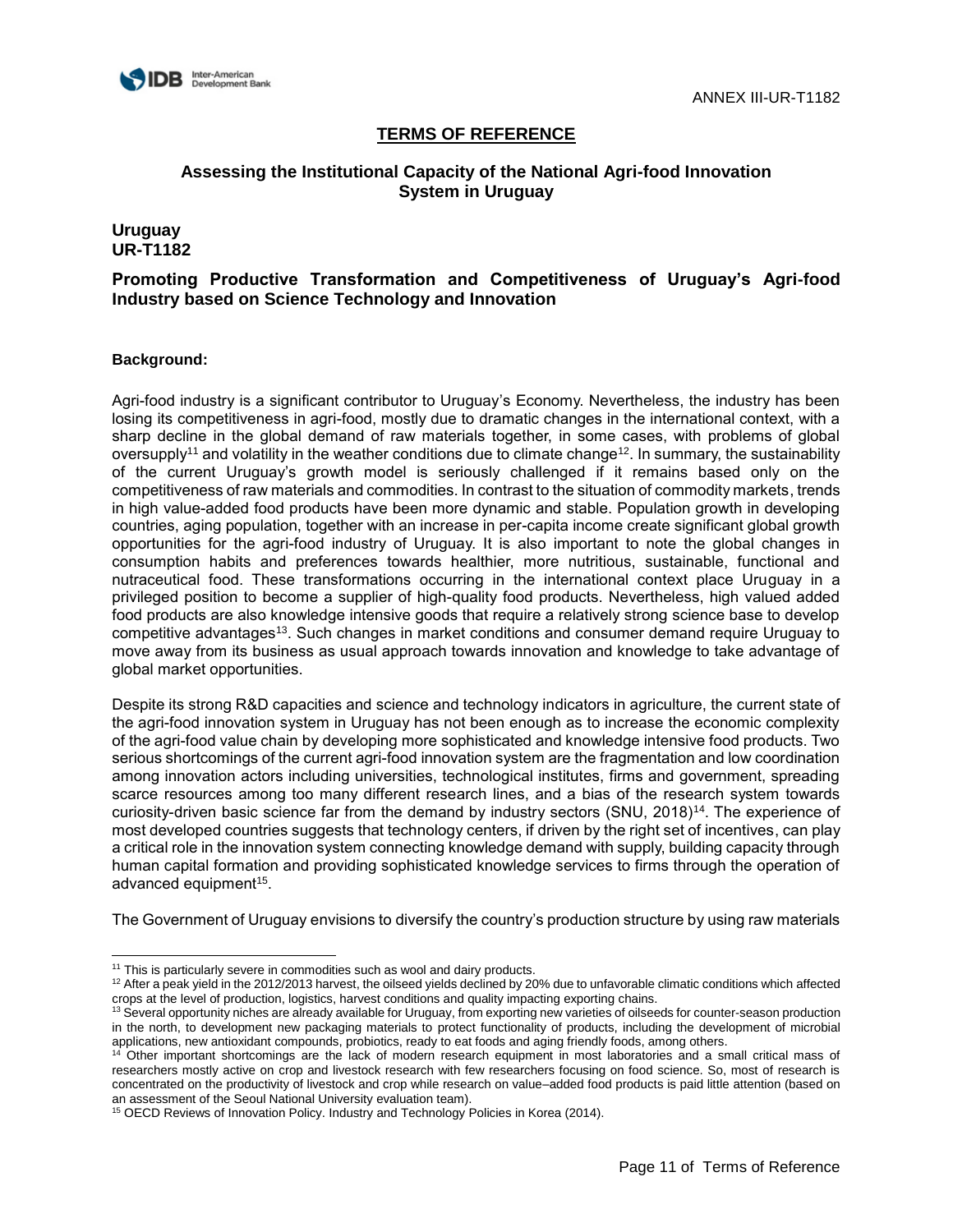

as platforms to develop the export basket towards more sophisticated goods and services by incorporating knowledge and technology. Hence, the Government of Uruguay recently approved the First Strategic Plan for Productive Transformation and Competitiveness where the deployment of technology centers in the different agri-food value chains is considered among the key strategic projects. Aligned with this, the government has set the target of increasing agri-food exports to feed 50 million people by 2050 worldwide, which implies doubling the export figures of the sector.

**What you will do:** The principal objective of this consultancy is to assess the institutional capacity of the national agri-food innovation system in Uruguay. It will identify the needs for institutional and policy adjustments and provide recommendations for strengthening the institutional capacity.

- Conduct a diagnosis of the existing governance model, institutions, policy and instruments of the national agri-food innovation system. Identify the strengths and challenges.
- Identify the R&D and innovation activities conducted by the innovation actors. Assess the linkages among the innovation actors within the national agri-food innovation system. Identify their strengths and challenges in promoting productive transformation of the agri-food industry.
- Provide recommendations for policy and institutional adjustments and directions to stimulate the national agri-food innovation system and to improve coordination among the actors. Identify instruments, mechanisms, and policy mix that can further drive innovation activities, increment the R&D investment of the agri-food innovation system. Suggest ways of addressing the existing and potential challenges identified.

# **Deliverables:**

- **Deliverable 1: Workplan.** The work plan should include milestones, project schedule, and methodologies to be used based on activities
- **Deliverable 2: Diagnosis report.** The diagnosis report shall include an evaluation of the existing governance model, institutions, policy and instruments of the national agri-food innovation system along with the innovation actors and their activities. The diagnosis report should include the strengths and challenges.
- **Deliverable 3: Draft of the final report.** Based on the diagnosis, recommendations for policy and institutional adjustments and directions to stimulate the national agri-food innovation system and to improve coordination among the actors will be suggested.
- **Deliverable 4: Presentation.** The consultant will deliver a presentation to the key actors in the national agri-food innovation system regarding the diagnosis and the recommendations to collect comments and to build consensus.
- **Deliverable 5: Final report with reconciliation.** Final report shall reflect the comments and recommendations of the stakeholders.

# **Payment timeline:**

| <b>Payment Schedule</b> |                                                 |      |
|-------------------------|-------------------------------------------------|------|
|                         | <b>Deliverable</b>                              | %    |
|                         | Upon reception and approval of Deliverable 1    | 15%  |
|                         | 2. Upon reception and approval of Deliverable 2 | 20%  |
| 3.                      | Upon reception and approval of Deliverable 3    | 25%  |
| 4.                      | Upon reception and approval of Deliverable 4&5  | 40%  |
|                         | <b>TOTAL</b>                                    | 100% |

#### **Skills you'll need**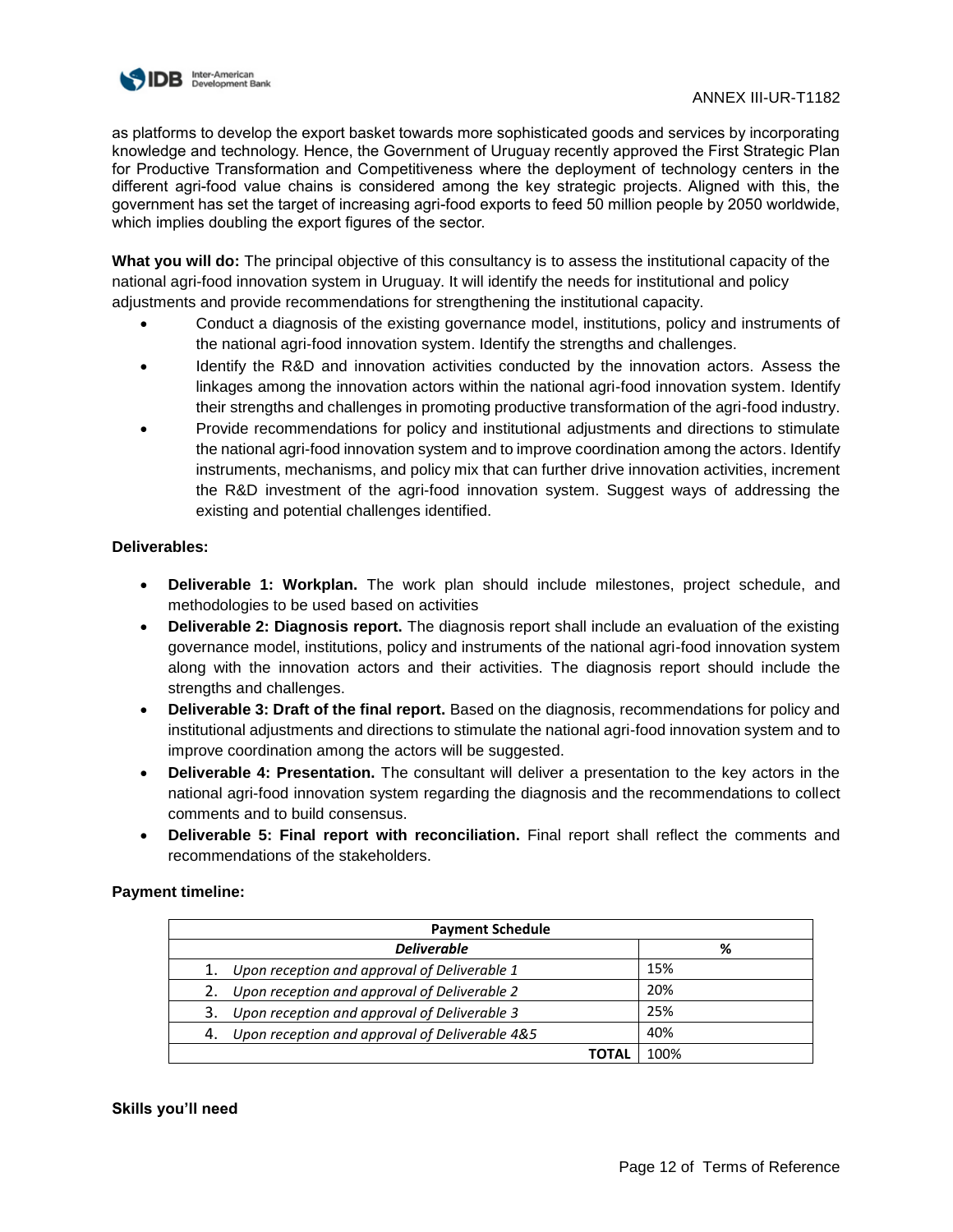

- **Education:** University Degree in economics, public policy, STI policy, food sciences, agricultural science, agricultural engineering, industrial engineering, or related discipline; Advanced degree preferred.
- **Experience:** Minimum 10 years of working experience in managing STI in public institutions or academia including experience to design, implement and evaluate the programs and policy to promote STI.
- **Languages:** Fluent in both English and Spanish
- **Areas of Expertise**: S&T policy, innovation, agri-food industry, biotechnology
- **Skills:** Excellent analytical and problem-solving skills. Strong interpersonal and teamwork skills.

#### **Opportunity Summary:**

- Type of contract and modality: Lump Sum, PEC
- Length of contract: 6 months
- Starting date: January 2019
- Location: Montevideo, Uruguay
- Responsible person: Gustavo Crespi (IFD/CTI), Principal Specialist, [gcrespi@iadb.org](mailto:gcrespi@iadb.org)

**Our culture:** Working with us you will be surrounded by a diverse group of people who have years of experience in all types of development fields, including transportation, health, gender and diversity, communications and much more.

**About us:** At the Inter-American Development Bank, we're devoted to improving lives. Since 1959, we've been a leading source of long-term financing for economic, social, and institutional development in Latin America and the Caribbean. We do more than lending though. We partner with our 48 member countries to provide Latin America and the Caribbean with cutting-edge research about relevant development issues, policy advice to inform their decisions, and technical assistance to improve on the planning and execution of projects. For this, we need people who not only have the right skills, but also are passionate about improving lives.

**Payment and Conditions:** Compensation will be determined in accordance with Bank's policies and procedures. In addition, candidates must be citizens of an IDB member country.

**Consanguinity:** Pursuant to applicable Bank policy, candidates with relatives (including the fourth degree of consanguinity and the second degree of affinity, including spouse) working for the IDB, IDB Invest, or MIF as staff members or Complementary Workforce contractuals, will not be eligible to provide services for the Bank.

**Diversity:** The Bank is committed to diversity and inclusion and to providing equal opportunities to all candidates. We embrace diversity on the basis of gender, age, education, national origin, ethnic origin, race, disability, sexual orientation, and religion. We encourage women, Afro-descendants and persons of indigenous origins to apply.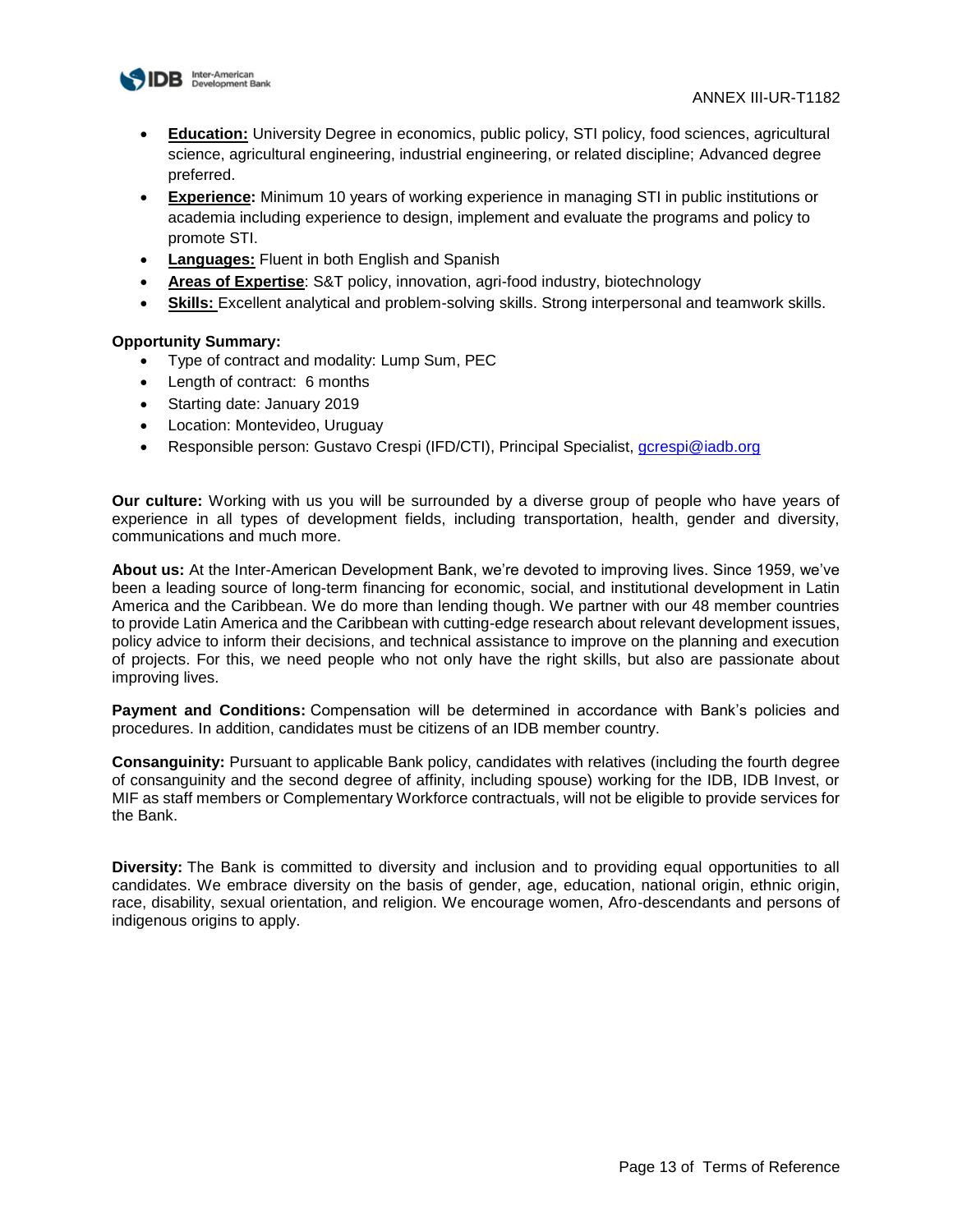

# **Methodologies and Institutional Framework for Monitoring and Forecasting Key Trade Trends, Risks and Opportunities for Key Uruguayan Export Products and Strategic Sectors**

# **Uruguay UR-T1182**

# **Promoting Productive Transformation and Competitiveness of Uruguay's Agri-food Industry based on Science Technology and Innovation**

- **1.1** Agri-food industry is a significant contributor to Uruguay's Economy. Nevertheless, the industry has been losing its competitiveness in agri-food, mostly due to dramatic changes in the international context, with a sharp decline in the global demand of raw materials together, in some cases, with problems of global oversupply<sup>16</sup> and volatility in the weather conditions due to climate change<sup>17</sup>. In summary, the sustainability of the current Uruguay's growth model is seriously challenged if it remains based only on the competitiveness of raw materials and commodities. In contrast to the situation of commodity markets, trends in high value-added food products have been more dynamic and stable. Population growth in developing countries, aging population, together with an increase in per-capita income create significant global growth opportunities for the agri-food industry of Uruguay. It is also important to note the global changes in consumption habits and preferences towards healthier, more nutritious, sustainable, functional and nutraceutical food. These transformations occurring in the international context place Uruguay in a privileged position to become a supplier of high-quality food products. Nevertheless, high valued added food products are also knowledge intensive goods that require a relatively strong science base to develop competitive advantages<sup>18</sup>. Such changes in market conditions and consumer demand require Uruguay to move away from its business as usual approach towards innovation and knowledge to take advantage of global market opportunities.
- **1.2** Despite its strong R&D capacities and science and technology indicators in agriculture, the current state of the agri-food innovation system in Uruguay has not been enough as to increase the economic complexity of the agri-food value chain by developing more sophisticated and knowledge intensive food products. Two serious shortcomings of the current agri-food innovation system are the fragmentation and low coordination among innovation actors including universities, technological institutes, firms and government, spreading scarce resources among too many different research lines, and a bias of the research system towards curiosity-driven basic science far from the demand by industry sectors (SNU,  $2018$ )<sup>19</sup>. The

l  $16$  This is particularly severe in commodities such as wool and dairy products.

<sup>&</sup>lt;sup>17</sup> After a peak yield in the 2012/2013 harvest, the oilseed yields declined by 20% due to unfavorable climatic conditions which affected crops at the level of production, logistics, harvest conditions and quality impacting exporting chains.

<sup>&</sup>lt;sup>18</sup> Several opportunity niches are already available for Uruguay, from exporting new varieties of oilseeds for counter-season production in the north, to development new packaging materials to protect functionality of products, including the development of microbial applications, new antioxidant compounds, probiotics, ready to eat foods and aging friendly foods, among others.

<sup>&</sup>lt;sup>19</sup> Other important shortcomings are the lack of modern research equipment in most laboratories and a small critical mass of researchers mostly active on crop and livestock research with few researchers focusing on food science. So, most of research is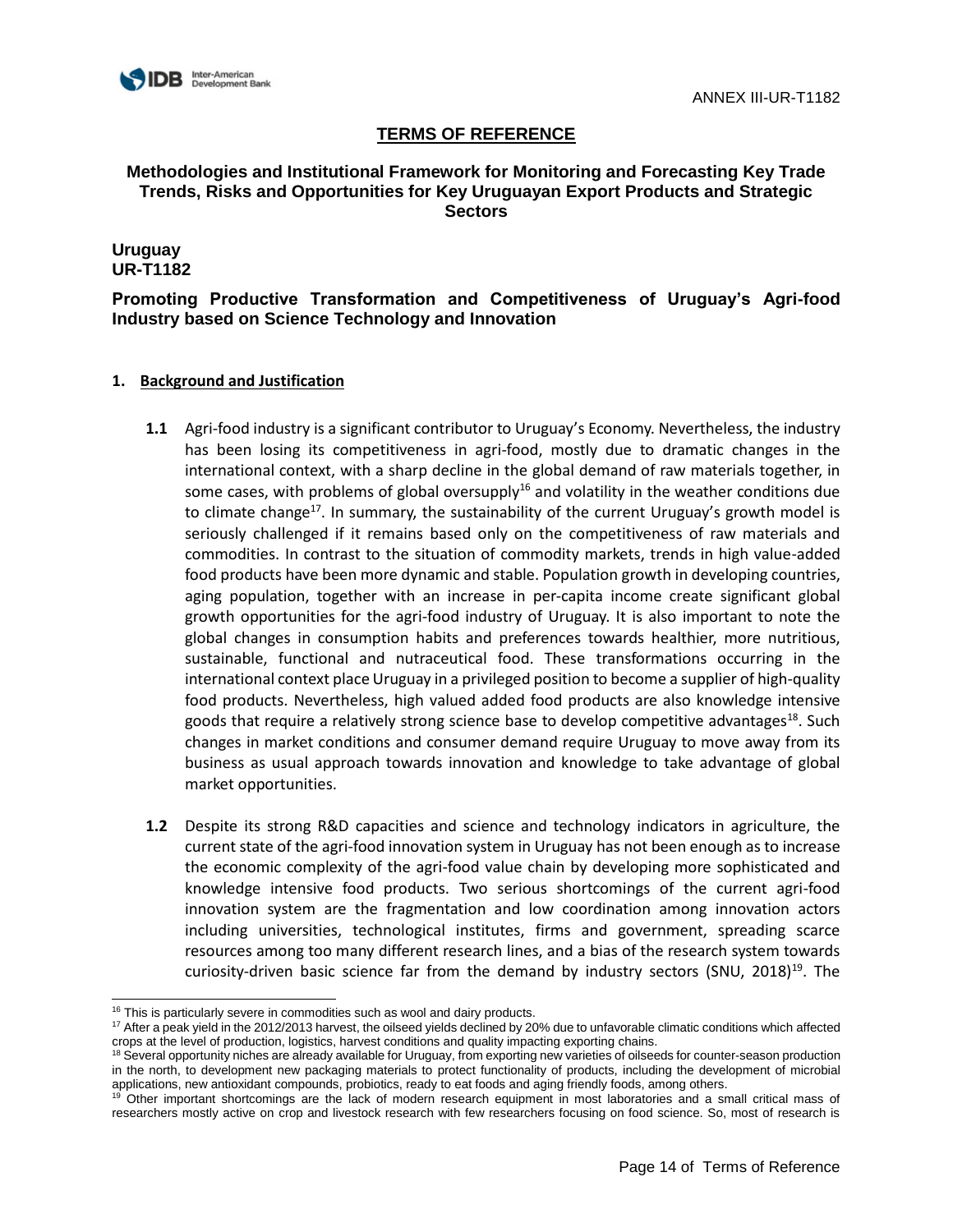

experience of most developed countries suggests that technology centers, if driven by the right set of incentives, can play a critical role in the innovation system connecting knowledge demand with supply, building capacity through human capital formation and providing sophisticated knowledge services to firms through the operation of advanced equipment<sup>20</sup>.

**1.3** The Government of Uruguay envisions to diversify the country's production structure by using raw materials as platforms to develop the export basket towards more sophisticated goods and services by incorporating knowledge and technology. Hence, the Government of Uruguay recently approved the First Strategic Plan for Productive Transformation and Competitiveness where the deployment of technology centers in the different agri-food value chains is considered among the key strategic projects. Aligned with this, the government has set the target of increasing agri-food exports to feed 50 million people by 2050 worldwide, which implies doubling the export figures of the sector.

### **2. Objectives**

**2.1.** The general objective of the consultancy is to develop methodologies and an institutional framework to monitor and forecast key trade trends, risks and opportunities for key Uruguayan export products and strategic sectors. Forecasting will also include identification of tariff and non-tariff barriers in client markets that could challenge Uruguayan exports in the short-run.

# **3. Key Activities**

*The selected firm will carry out the following activities:* 

- i) Undertake desk research and analyze existing methodologies and mechanisms for monitoring and analysis of trade statistics including the export, import and domestic production data on a comparable basis
- ii) Review methodologies of monitoring tariff and non-tariff measures in the export country of destination that will affect the strategic product or sector
- iii) Develop a methodology for monitoring and analyzing trade statistics in the export, import and domestic production data on a comparable basis
- iv) Propose an institutional framework for market intelligence services for strategic sectors including identification of the product trends and opportunities, new market and to provide economic and consumer trends forecasts.
- v) Conduct workshop on the trade monitoring exercise on trade and trade-related measures and surveillance of trade measures. Develop a training module for trade monitoring and surveillance exercise.

#### **4. Expected Outcome and Deliverables**

l concentrated on the productivity of livestock and crop while research on value–added food products is paid little attention (based on an assessment of the Seoul National University evaluation team).

<sup>&</sup>lt;sup>20</sup> OECD Reviews of Innovation Policy. Industry and Technology Policies in Korea (2014).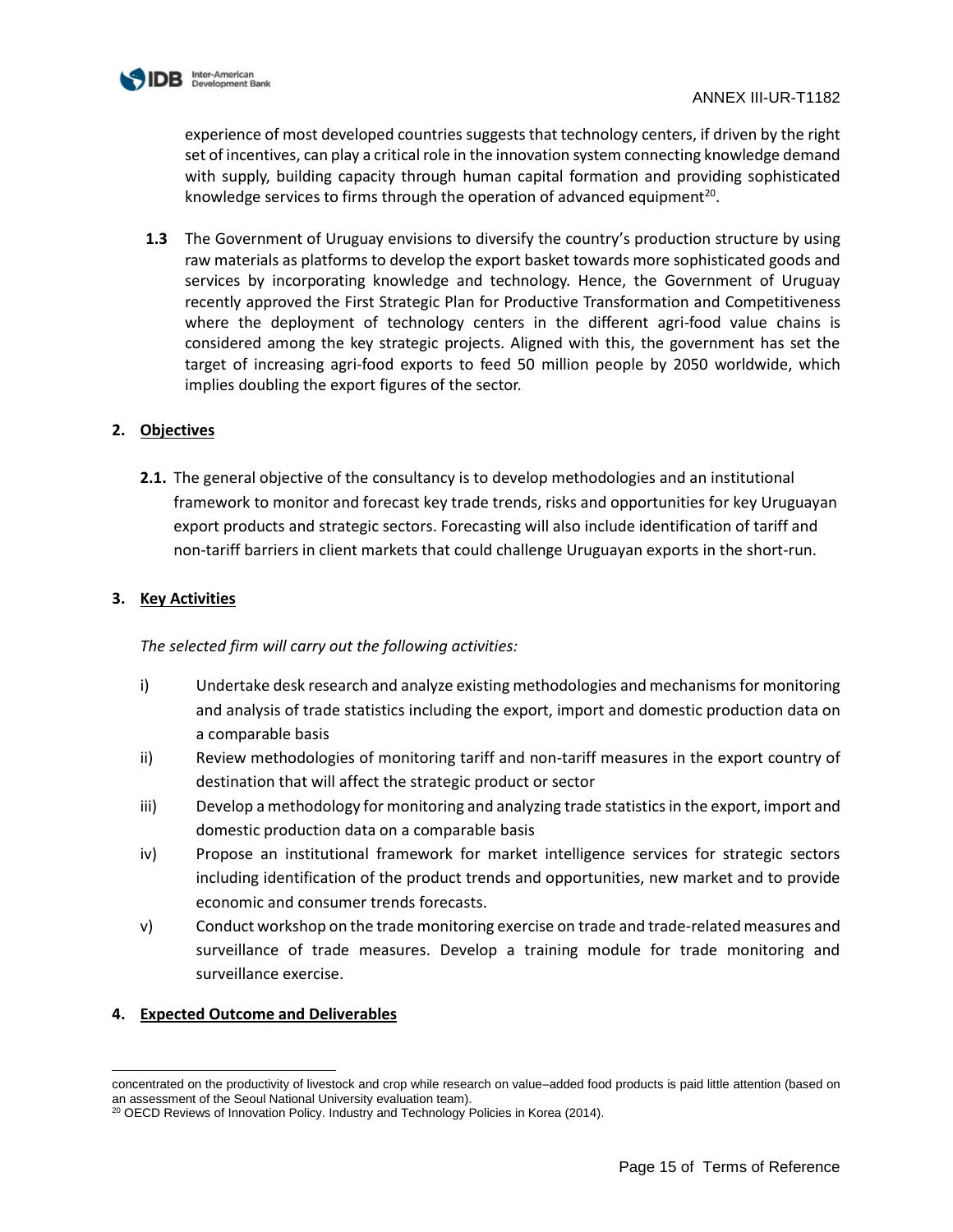

*The selected firm will be responsible for the following deliverables:* 

- **4.1. Deliverable 1: Work Plan.** The Inception report will include the detailed work plan including the milestones, project schedule, and methodology for the consultancy.
- **4.2. Deliverable 2: Preliminary report.** The preliminary report will include the review of the methodologies and mechanisms for monitoring and analysis of trade statistics including the export, import and domestic production data on a comparable basis. In addition, the report shall include the review of methodologies of monitoring tariff and non-tariff measures in the export country of destination that will affect the strategic product or sector.
- **4.3. Deliverable 3: Interim report.** The interim report will include the proposed methodology for monitoring and analyzing trade statistics on a comparable basis in Uruguay. It will also include a suggestion for institutional framework for developing and providing market intelligence services for strategic sectors including identification of the product trends and opportunities, new market, and to provide economic and consumer trends forecasts.
- **4.4. Deliverable 4: Capacity building workshop.** The consultant firm will conduct a capacity building workshop to share the best practices for trade monitoring and surveillance, suggestions for methodology and institutional framework for trade monitoring and surveillance in Uruguay for strategic product or sectors. The target participants of the capacity building workshop will include public officials of Transforma Uruguay, Uruguay 21, and OPP. The consultant will provide a training report including training materials.
- **4.5. Deliverable 5: Final report.** The consultant will update the interim report in lights of changes made or comments provided by the stakeholders.

# **5. Reporting Requirements**

- **5.1.** All contract communication, technical documentation and reporting on the project should be in English.
- **5.2.** Duration: 6 months

# **6. Acceptance Criteria**

**6.1.** All submissions will be reviewed by the Team Leader for approval and the Transforma Uruguay. The Consulting Firm should address comments provided by the Team Leader and Transforma Uruguay for correction and revision for the deliverable to be accepted.

# **7. Supervision and Reporting**

**7.1.** The consulting firm will be reporting to the Team Leader, Gustavo Crespi, Principal Specialist of the Competitiveness, Technology and Innovation division (IFD/CTI) for supervision of the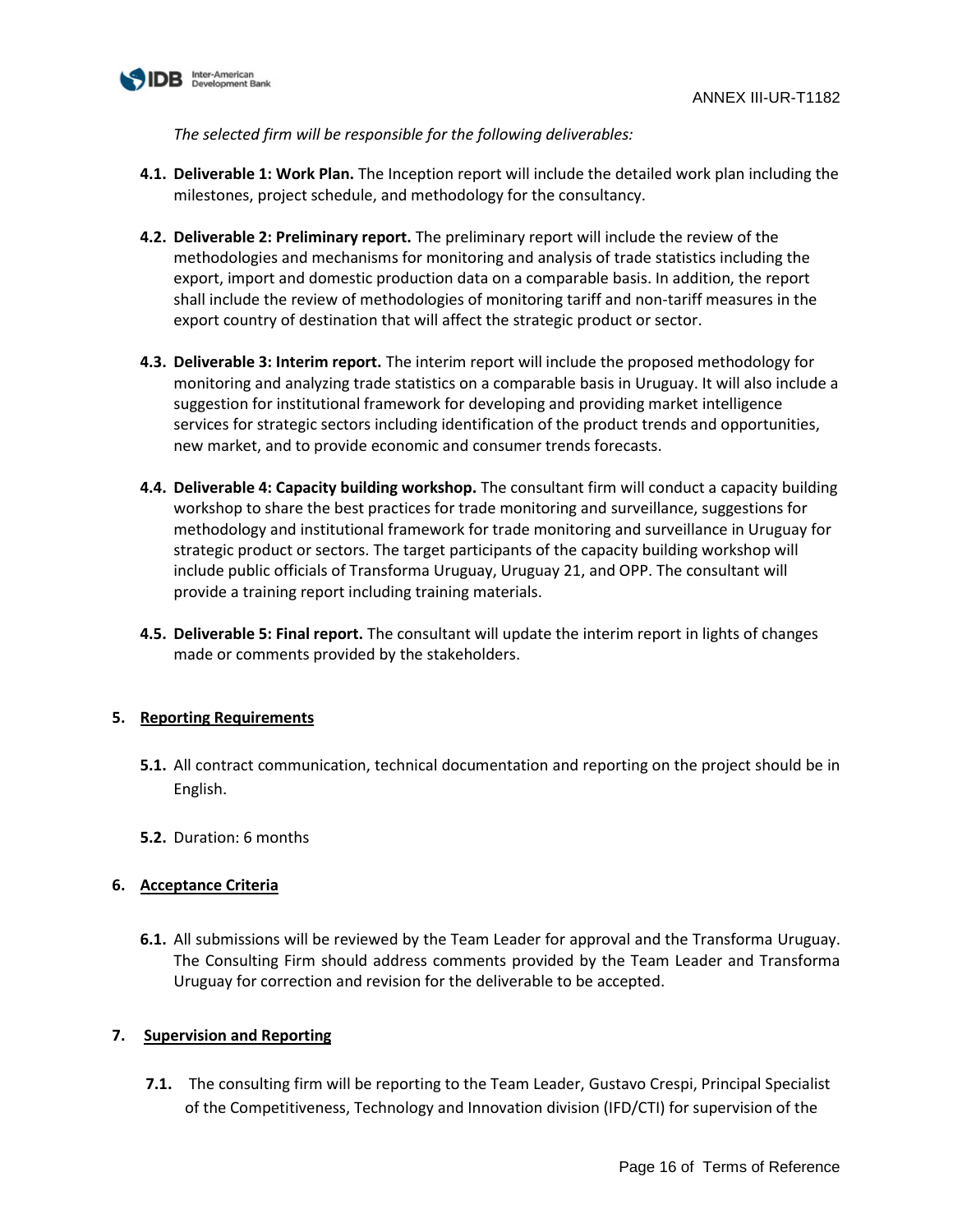

consultancy, submission of the deliverables and the approval in coordination with the Transforma Uruguay.

**7.2.** The Consulting Firm and the Team Leader will mutually agree upon the timeline and the deliverable due dates with the Bank and the Transforma Uruguay. It shall be the Consulting Firm's responsibility for ensuring that such meetings are conducted, and such reports are submitted to the Bank.

# **8. Schedule of Payments**

| <b>Payment Schedule</b>                               |      |  |
|-------------------------------------------------------|------|--|
| <b>Deliverable</b>                                    | %    |  |
| Upon reception and approval of Deliverable 1 &2<br>1. | 20%  |  |
| Upon reception and approval of Deliverable 3          | 25%  |  |
| Upon reception and approval of Deliverable 4<br>3.    | 25%  |  |
| Upon reception and approval of Deliverable 5<br>4.    | 30%  |  |
| <b>TOTAL</b>                                          | 100% |  |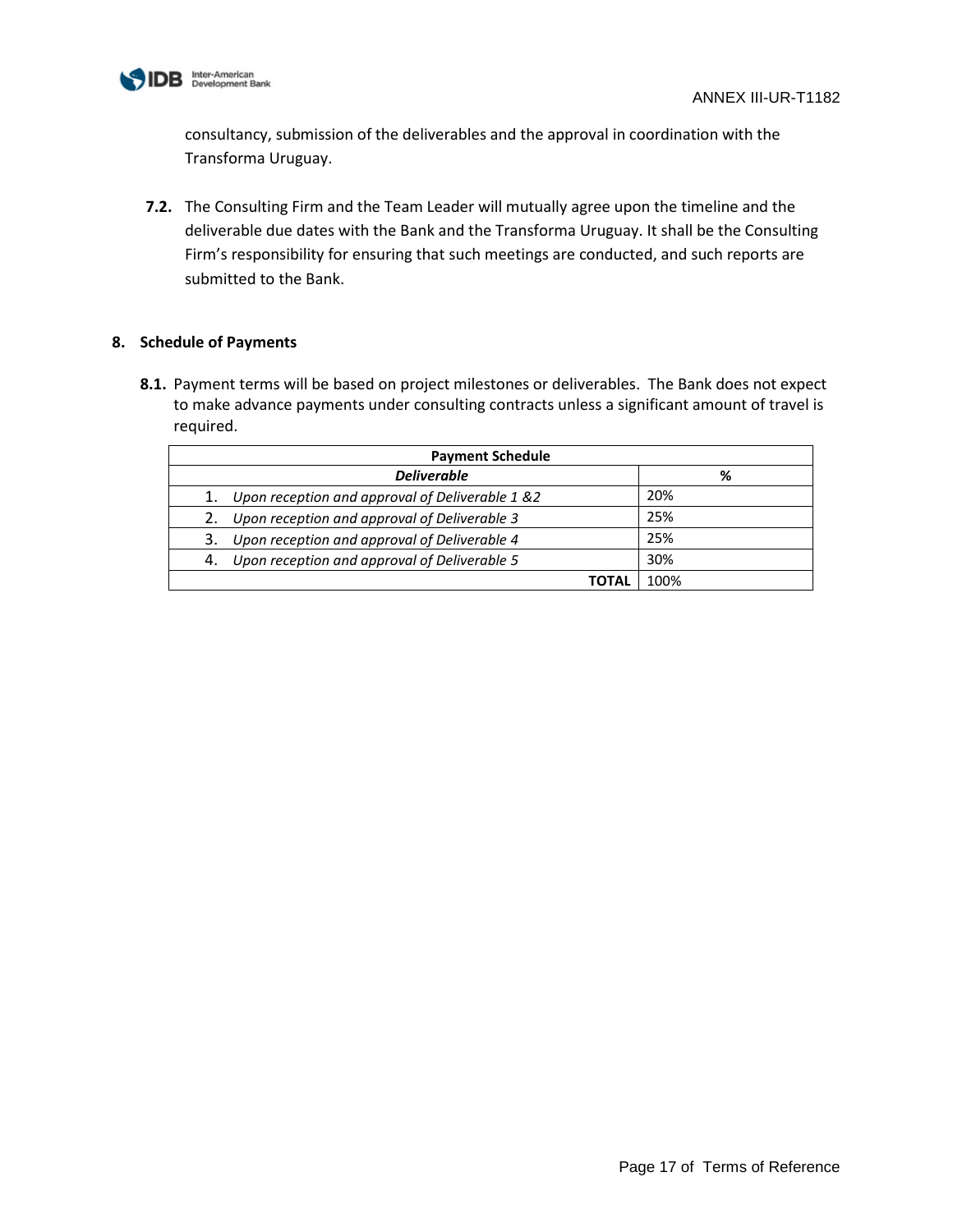

**Methodologies for developing R&D agenda based on technology surveillance and forecasting for the agri-food industry and capacity building workshop**

**Uruguay UR-T1182** 

**Promoting Productive Transformation and Competitiveness of Uruguay's Agri-food Industry based on Science Technology and Innovation** 

- **1.1** Agri-food industry is a significant contributor to Uruguay's Economy. Nevertheless, the industry has been losing its competitiveness in agri-food, mostly due to dramatic changes in the international context, with a sharp decline in the global demand of raw materials together, in some cases, with problems of global oversupply<sup>21</sup> and volatility in the weather conditions due to climate change<sup>22</sup>. In summary, the sustainability of the current Uruguay's growth model is seriously challenged if it remains based only on the competitiveness of raw materials and commodities. In contrast to the situation of commodity markets, trends in high value-added food products have been more dynamic and stable. Population growth in developing countries, aging population, together with an increase in per-capita income create significant global growth opportunities for the agri-food industry of Uruguay. It is also important to note the global changes in consumption habits and preferences towards healthier, more nutritious, sustainable, functional and nutraceutical food. These transformations occurring in the international context place Uruguay in a privileged position to become a supplier of high-quality food products. Nevertheless, high valued added food products are also knowledge intensive goods that require a relatively strong science base to develop competitive advantages<sup>23</sup>. Such changes in market conditions and consumer demand require Uruguay to move away from its business as usual approach towards innovation and knowledge to take advantage of global market opportunities.
- **1.2** Despite its strong R&D capacities and science and technology indicators in agriculture, the current state of the agri-food innovation system in Uruguay has not been enough as to increase the economic complexity of the agri-food value chain by developing more sophisticated and knowledge intensive food products. Two serious shortcomings of the current agri-food innovation system are the fragmentation and low coordination among innovation actors including universities, technological institutes, firms and government, spreading scarce resources among too many different research lines, and a bias of the research system towards curiosity-driven basic science far from the demand by industry sectors (SNU,  $2018$ )<sup>24</sup>. The

l  $21$  This is particularly severe in commodities such as wool and dairy products.

 $^{22}$  After a peak yield in the 2012/2013 harvest, the oilseed yields declined by 20% due to unfavorable climatic conditions which affected crops at the level of production, logistics, harvest conditions and quality impacting exporting chains.

<sup>&</sup>lt;sup>23</sup> Several opportunity niches are already available for Uruguay, from exporting new varieties of oilseeds for counter-season production in the north, to development new packaging materials to protect functionality of products, including the development of microbial applications, new antioxidant compounds, probiotics, ready to eat foods and aging friendly foods, among others.

<sup>&</sup>lt;sup>24</sup> Other important shortcomings are the lack of modern research equipment in most laboratories and a small critical mass of researchers mostly active on crop and livestock research with few researchers focusing on food science. So, most of research is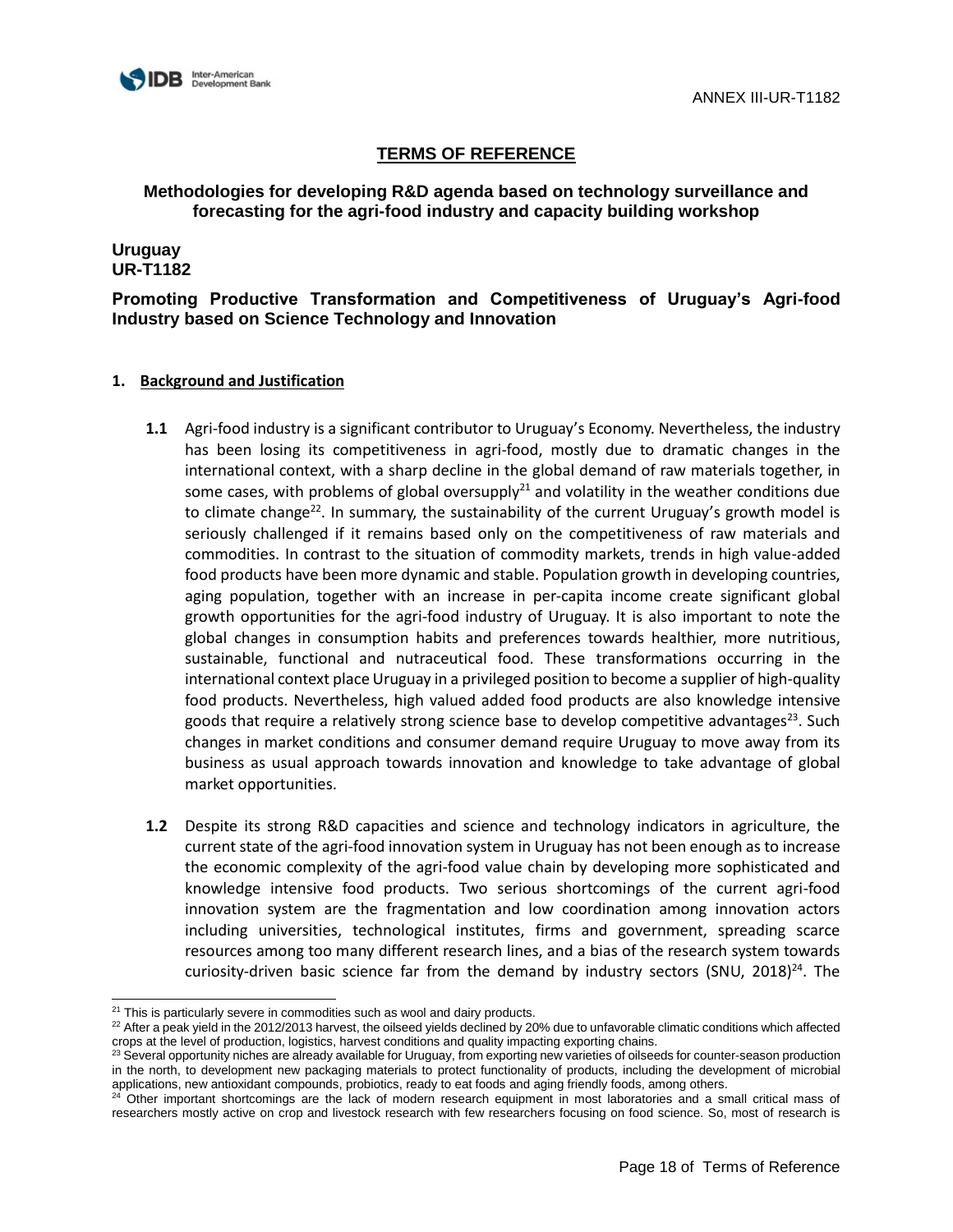

experience of most developed countries suggests that technology centers, if driven by the right set of incentives, can play a critical role in the innovation system connecting knowledge demand with supply, building capacity through human capital formation and providing sophisticated knowledge services to firms through the operation of advanced equipment<sup>25</sup>.

**1.3** The Government of Uruguay envisions to diversify the country's production structure by using raw materials as platforms to develop the export basket towards more sophisticated goods and services by incorporating knowledge and technology. Hence, the Government of Uruguay recently approved the First Strategic Plan for Productive Transformation and Competitiveness where the deployment of technology centers in the different agri-food value chains is considered among the key strategic projects. Aligned with this, the government has set the target of increasing agri-food exports to feed 50 million people by 2050 worldwide, which implies doubling the export figures of the sector.

# **2. Objectives**

**2.1.** The general objective of the consultancy is to strengthen the R&D planning function based on technology trend analysis for strategic sectors related to the agri-food value chains in Uruguay. This consultancy also aims to build capacity for analyzing the information on future and emerging technologies in the key strategic sectors of agri-food industry.

### **3. Scope of Services**

**3.1.** The scope of the services is to propose a methodology and support the Government of Uruguay in the development of the R&D agenda for agri-food industry in alignment with the First Strategic Plan for Productive Transformation and Competitiveness. The consulting firm shall work in coordination with the firm conducting the diagnosis of the agri-food industry in Uruguay.

# **4. Key Activities**

The selected firm will carry out the following activities:

- **4.1.** Review the methodology and provide guidelines for devising a national R&D agenda for sectoral development. Provide details on the governance of the steering committee in developing the national R&D agenda.
- **4.2.** Conduct a training workshop on the methodology of developing a national R&D agenda including the strategies and programs that specify roles of the participating institutions and agencies for coordinated efforts.
- **4.3.** Support the development of R&D agenda for agri-food industry in Uruguay to define goals,

l concentrated on the productivity of livestock and crop while research on value–added food products is paid little attention (based on an assessment of the Seoul National University evaluation team).

<sup>&</sup>lt;sup>25</sup> OECD Reviews of Innovation Policy. Industry and Technology Policies in Korea (2014).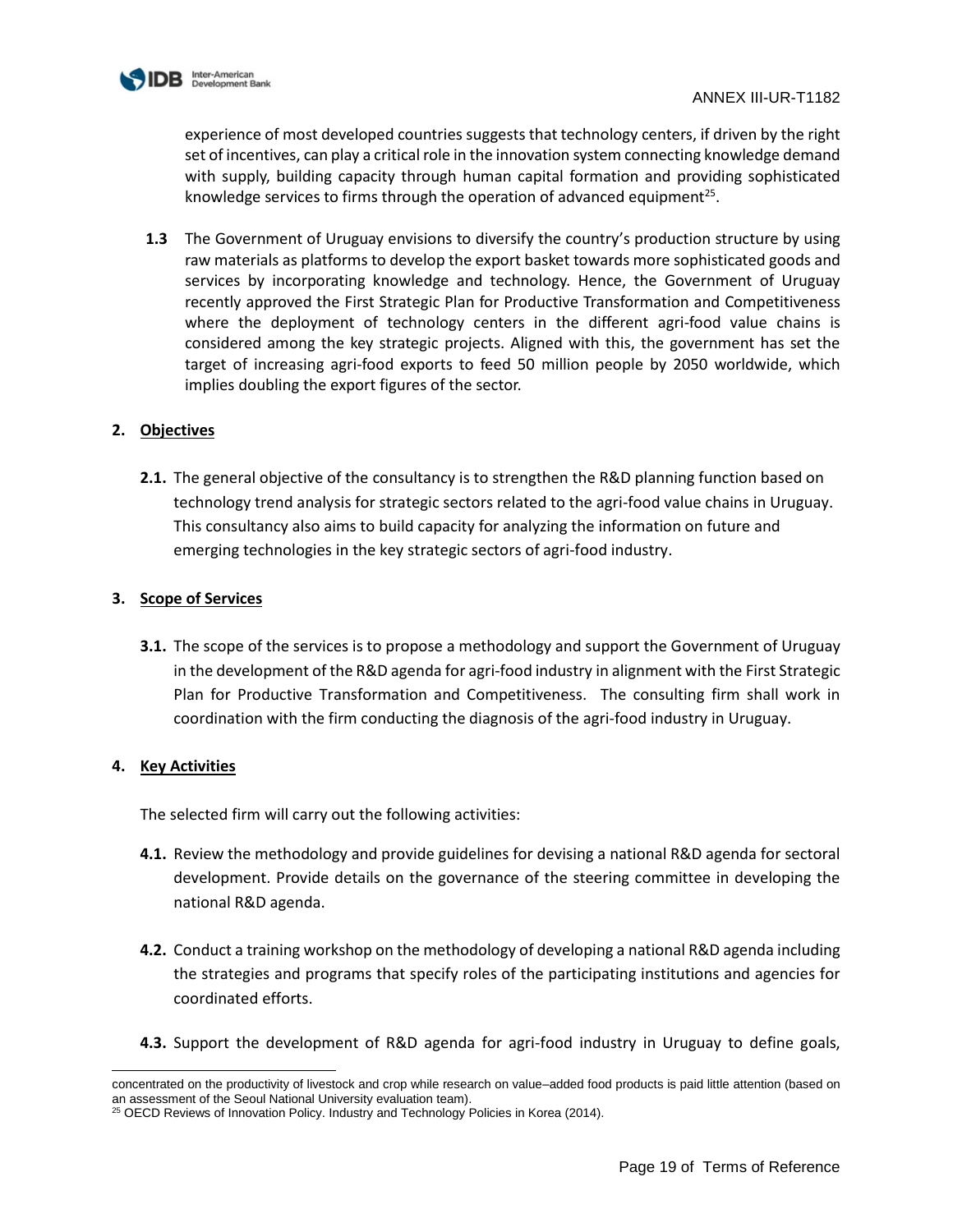

visions, strategies and programs. The R&D agenda will provide focus and direction for research and development efforts. The R&D agenda will serve as a guide for public R&D investment and policymakers.

# **5. Expected Outcome and Deliverables**

*The selected firm will be responsible for the following deliverables:* 

- **5.1. Deliverable 1: Inception report.** The Inception report will include the detailed work plan including the milestones and project schedule.
- **5.2. Deliverable 2: Review of best practices.** The consultant will provide a preliminary report that reviewsthe methodology and provides guidelines for devising a national R&D agenda for sectoral development.
- **5.3. Deliverable 3. Training Workshop.** The consultant will conduct a training workshop on R&D planning methodology which will include components of both quantitative and qualitative analysis in nature of technology and market trends. The consultant shall develop training workshop program, materials and report.
- **5.4. Deliverable 4: Consultation workshop.** The consultant will provide guidelines for organizing a consultation workshop for priority setting and later participate in the priority setting workshop of key stakeholders and accompany some of the consultations with experts and stakeholders across public and private sectors. The consultant will accompany the Government of Uruguay in developing the pro-active agri-food related national R&D program.

#### **6. Reporting Requirements**

- **6.1.** All contract communication, technical documentation and reporting on the project should be in English.
- **6.2.** Duration: 6 months
- **6.3.** Missions to Uruguay: 2

# **7. Acceptance Criteria**

**7.1.** All submissions will be reviewed by the Team Leader for approval and the Transforma Uruguay. The Consulting Firm should address comments provided by the Team Leader and Transforma Uruguay for correction and revision for the deliverable to be accepted.

#### **8. Supervision and Reporting**